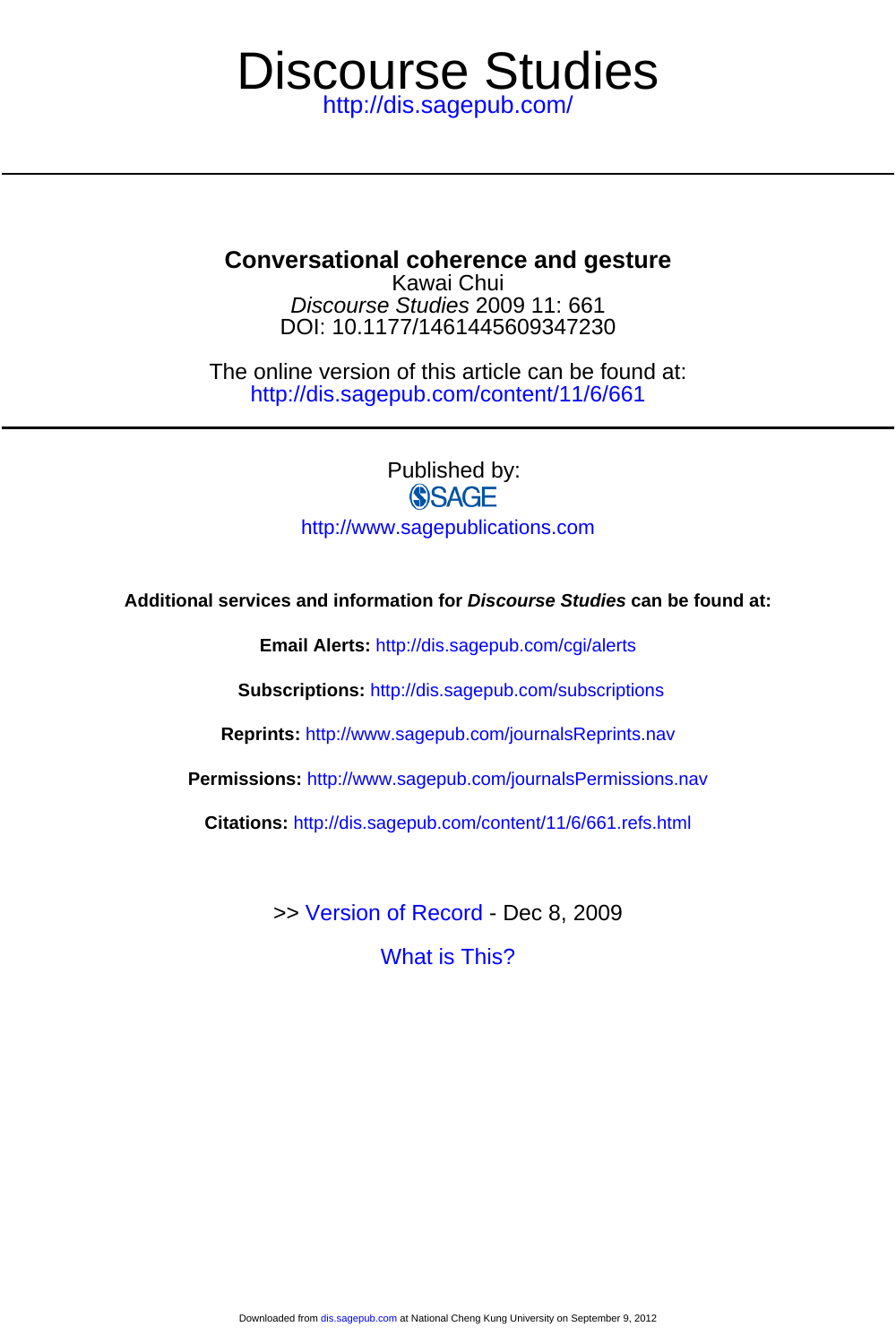# Conversational coherence and gesture



Discourse Studies Copyright © 2009 SAGE Publications (Los Angeles, London, New Delhi, Singapore and Washington DC) www.sagepublications.com Vol 11(6): 661-680 10.1177/1461445609347230

**KAWAI CHUI** NATIONAL CHENGCHI UNIVERSITY, TAIWAN

> ABSTRACT The present study claims that the use of spontaneous gestures can contribute to accomplishing coherence in sequential conversational exchanges. Three types of speech-accompanying gestures were analyzed in Chinese conversation. Based on the syntactic-semantic relation with the co-occurring utterance, the first type is associated with words that do not convey explicit meaning; the second type is associated with covert constituents; the third type does not have any linguistic affiliates. They suggest different ways in which gesture adds information to the propositional content of the associated utterance or to the content of the speech event under discussion. They also play a role in achieving conversational coherence: on the part of the speaker, it is only by using the various types of gesture that a current speaker can make the message to be conveyed in the utterance complete. On the part of the next speaker, the recognition and negotiation with the former speaker of the gestured information is a way to acknowledge or confirm mutual knowledge. The collaborative efforts contribute to the coherence of the talk in the subsequent interaction.

KEY WORDS: Chinese discourse, collaboration, conversational coherence, gesture

## 1. Introduction

Coherence has been studied in many academic fields from different perspectives. In linguistics, as reviewed by Schiffrin  $(1985: 660-1)$ , coherence can be built upon textural structure (Van Dijk, 1972), underlying speech acts and surface structure (Labov and Fanshel, 1977), linguistic cohesive links (Halliday and Hasan, 1976), the connections among the saying, the meaning, and the doing (Halliday, 1978), an integration among various levels of linguistic structure (Gumperz, 1982), metalinguistic phrases (Schiffrin, 1980), and paraphrases (Schiffrin, 1982). Van Dijk (1977: 95) also distinguished 'global coherence' between large chunks of discourse, and 'local coherence' between adjacent sentences in texts. In conversational discourse, coherence has been discussed with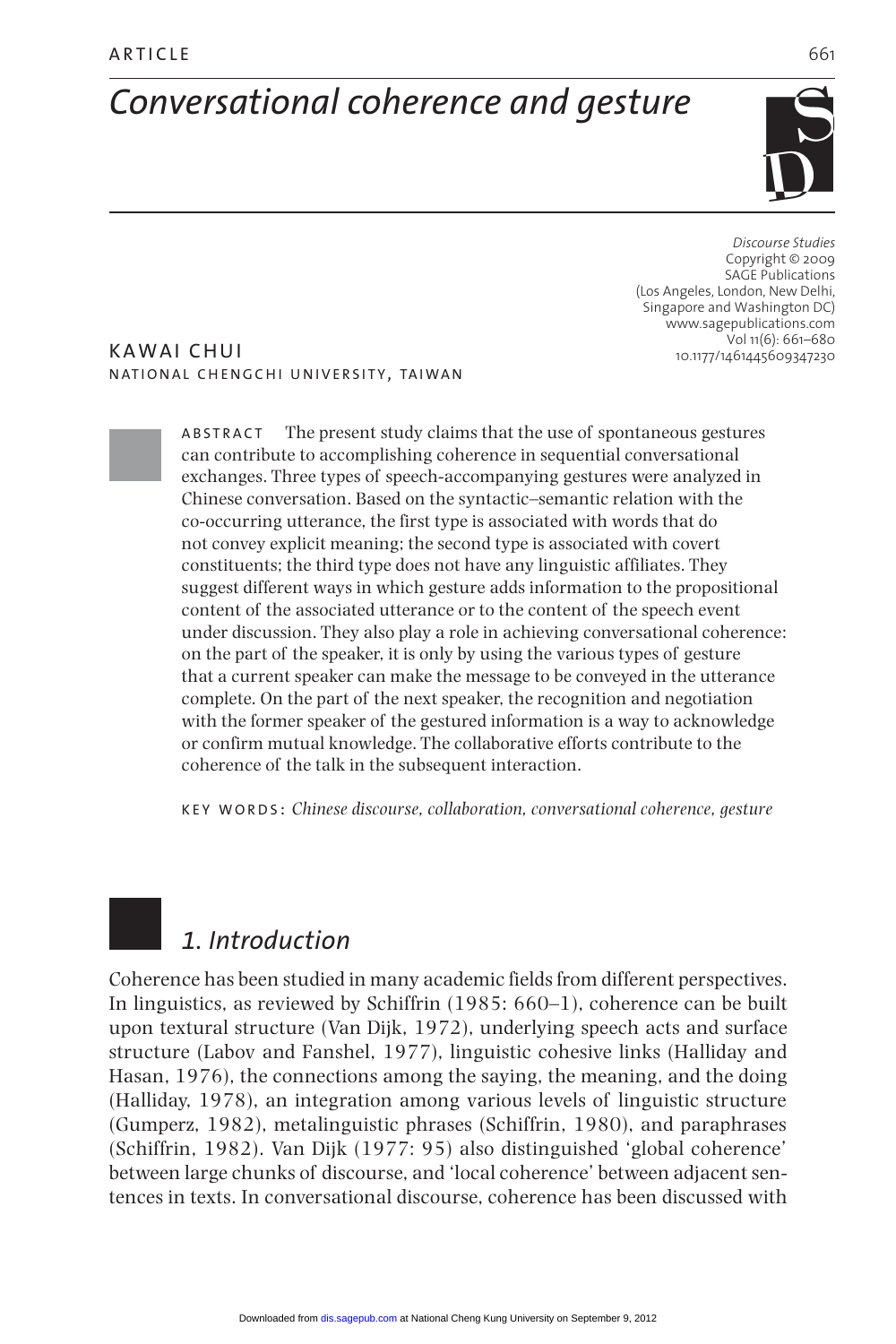respect to form, structure, and strategy (Craig and Tracy, 1983). Schiffrin (1985) studied coherence in conversational pairs, and Schegloff (1990: 72) examined coherence with respect to the sequential organization of talk. Linell and Korolija (1997), on the other hand, claim that it is topical content that makes episodes internally coherent. In all of these various approaches, coherence in discourse, by and large, rests upon 'what is said, what is meant, and what is done . . . at both local and non-local locations in talk' (Schiffrin, 1985: 662).

In regard to 'what is meant' in conveying information, most of the research has focused on the prosodic, structural, semantic, and pragmatic aspects of utterances (Bublitz et al., 1999; Craig and Tracy, 1983; Givón, 1995; Gumperz, 1982; Halliday and Hasan, 1976; Linell and Korolija, 1997; Schegloff, 1990; Schiffrin, 1985; Tannen, 1984; Van Dijk, 1977). However, the linguistic information alone does not always provide a complete view of the message that the speaker intends to communicate. The spontaneous gestures that accompany speech also convey what is intended to be meant, because 'gestures are an integral part of language as much as are words, phrases, and sentences' (McNeill, 1992: 2). Not only can they carry meaning, they can also play a role in constructing connections in discourse. In McNeill's (1992) classification of gesture, *cohesives* are a type that functions to tie together thematically related but temporally separated parts of the discourse by the repetition of the same iconic, metaphoric, deictic, or beat gestures. Just like the linguistic cohesive devices (Halliday and Hasan, 1976), hand actions constitute cohesive links in discourse (McNeill and Levy, 1993; Schegloff, 1984). In addition to the recurrence of a form of gesture that marks referential continuity, McNeill and Levy (1993) found that space and handedness also create cohesion as narrators separate characters within different parts of the gestural space, or use one hand or two hands for the presupposed and new information, respectively. Cohesion of gesture is a way to establish coherence, but coherent talk does not necessarily rest upon the reappearance of the identical form, handedness, or space.

The present study shows that gesture, be it recurrent or not, plays a role in the achievement of conversational coherence. Schiffrin (1985: 659) defines 'conversational coherence' as 'the joint creation and display of connections between utterances, such that what one speaker says can be heard to follow sensibly from what the other has said.' It is also a dynamic process, in that the meanings are jointly negotiated in discourse (Anderson, 1995; Coates, 1995; Geluykens, 1999; Goodwin, 1995). Thus, collaboration and negotiation are essential in creating coherent talk. We will investigate how the use of spontaneous gestures on the part of a current speaker and the recognition of the gestured message on the part of a next speaker can contribute to accomplishing coherence in sequential conversational interaction.

### $2.$  The database

The data used here include casual, unpremeditated, multi-party conversations in Mandarin Chinese among people who knew each other. Some of the data are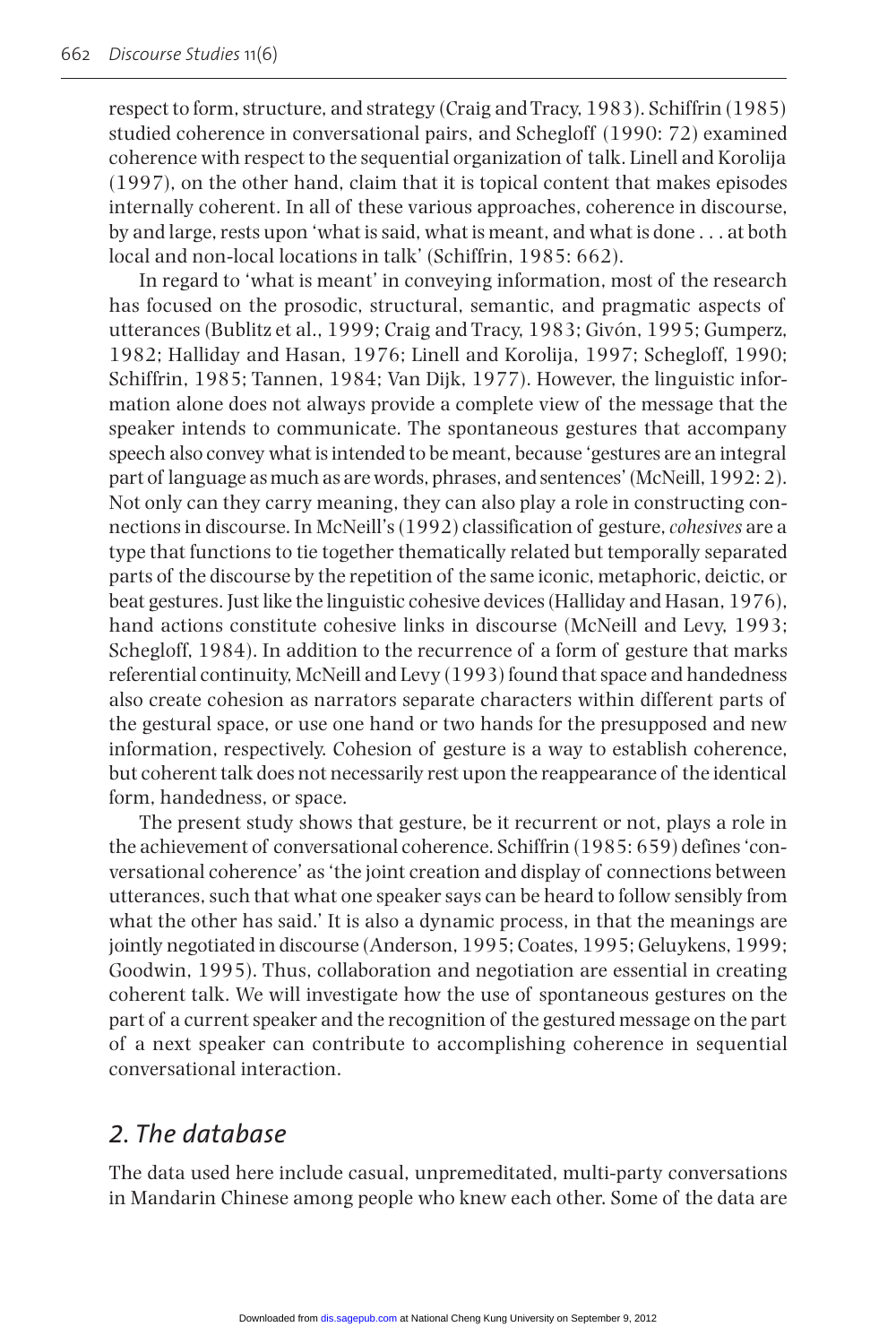from the NCCU Corpus of Spoken Mandarin, which has been documenting the daily use of Mandarin spoken in Taiwan since 2006.<sup>1</sup>

The subjects were free to find topics of common interest; they were not told the particular focus of the research. The subjects were filmed for approximately an hour, with a visible camera and in full-body shot. One stretch from each talk, about twenty minutes of talk, in which the students were more comfortable in front of the camera, was then extracted.

In the database, many spontaneous gestures express something similar to what is expressed in the associated linguistic constituents. In Example  $(1)$ , the topic of the talk is the way in which Speaker A's past part-time job at the library was so hard: the speaker had to carry a document and take it personally to a number of different places, from the library to the Administration Building, then back to the library, and then to the Social Sciences Information Center. The manual actions include three iconic gestures associated with the verbs. First, at the moment of articulating the verb  $na$  'take' (Line 1), both  $\overrightarrow{A}$ 's hands rise from the thighs, and the arms cross at belly level as if holding a document. The second iconic action is performed at the first occurrence of the verb song 'send' (Line 1): both hands move to the upper right periphery, conveying the idea of taking a document to the Administration Building. They then move back a little for the second mention of the same verb (Line 2), depicting the action of bringing the document back to the library. Finally, both hands move to the upper left periphery while producing the last verb song (Line 3) to signify taking the document to another place - Social Sciences Information Center.

 $(1) \rightarrow 1$  A: ... ranhou **WO** jiu... $(.7)$  na yi ge gongwen...(.6)song dao then 1SG thus hold one CL document send to

> na 'to hold': both hands rise from thighs, and arms cross at belly level (pic. 1 in Figure 1) song 'to take': both hands move to upper right periphery (pic. 2 in Figure 1)

 $\overline{2}$  $\dots(0.7)$  xingzhengdalou... $(0.6)$ song huilai  $\overline{\phantom{0}}$ Administration Building send back

song 'to take': both hands move back a little (pic. 3 in Figure 1)

...song qu shezizhongxin 3 Social Sciences Information Center send to

song 'to take': both hands move to upper left periphery (pic. 4 in Figure 1)

A: 'Then I held a document, and took it to Administration Building. After that I brought it back to the library. Then I took it to Social Sciences Information Center.'



FIGURE 1. Gestural depiction of taking a document to different places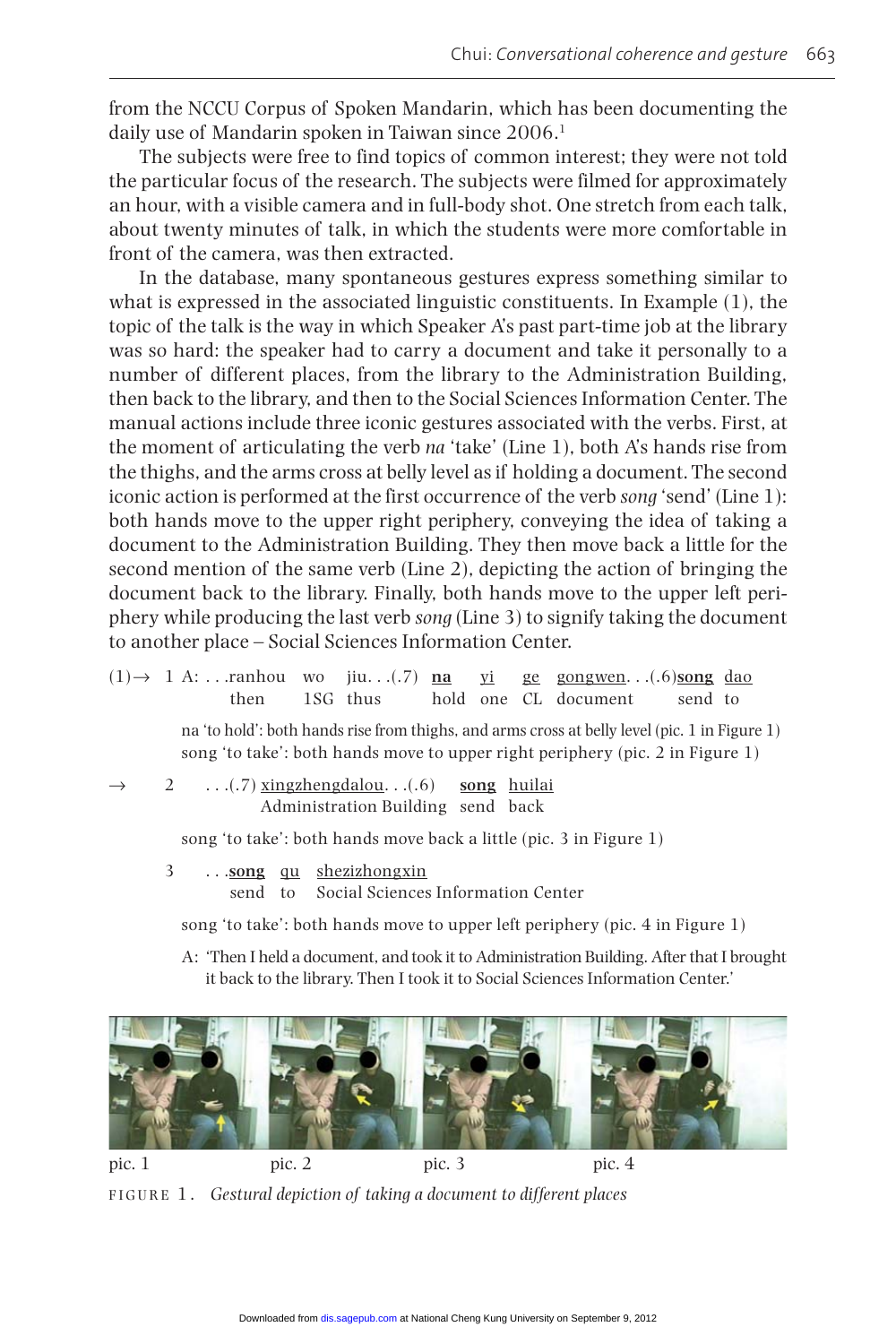As the meanings of the hand movements in Example (1) are also verbalized by the associated words, both the imagistic and linguistic representations can work together to establish coherence. Nevertheless, to manifest the role of gesture in achieving coherent talk through participants' collaboration and negotiation, this study rather focuses on the gestures that express a meaning which is not expressed verbally and which provides information to the associated speech.

### 3. Types of gesture and conversational coherence

Gumperz et al. (1984: 3) remarked that '[i]n spoken language, much semantic and pragmatic information concerning what the talk is about, and how it is to be chunked, is signaled through prosody, physical context, gesture, paralinguistic cues, etc.' Schegloff (1984) also mentioned that examining talk and body behavior together is necessary and important in talk-in-interaction. In this section, three types of speech-accompanying gestures will be analyzed, based on the syntactic-semantic relation with the co-occurring utterance. They suggest different ways in which gesture adds information to the propositional content of the associated utterance or to the content of the speech event under discussion. Furthermore, these various types of gesture make a contribution to conversational coherence as a collaborative achievement between the participants in sequential talk-in-interaction.

3.1 GESTURES THAT ARE ASSOCIATED WITH LEXICAL CONSTITUENTS WITH VAGUE MEANING The first type of gesture is affiliated to words that do not convey explicit meaning, such as the adverbial *zheme* 'like this' and the demonstrative *nage* 'that' in Mandarin Chinese. It is the hand actions accompanying these lexical constituents that provide referential meanings. The iconic movement in Example  $(2)$  expresses the meaning of the pro-adverb zheme in the discussion about the size and height of a gas can. Speaker B, at the time she articulates the first syllable zhe of zheme, raises her right hand to shoulder level with the palm open and facing downward while her left hand is at waist level with the palm open yet facing upward. The distance between the palms thus signifies the height of the gas can.

 $(2)$ A: ...shenme shi wasiguan COP can of gas what C: ... jiushi xiao guan zheyangzi that is small can like this  $A: (0)$ duo xiao how small

 $\rightarrow$ B:  $\ldots$  (.9) zheme gao ba

like this high PRT

zheme 'like this': right hand at waist level (pic.1 in Figure 2) raises to shoulder level with palm open and downward; left hand is at waist level with palm open and upward (pic. 2 in Figure 2)

- A: 'What's 'a can of gas'?'
- C: 'It's a small can, like this.'
- A: 'How small is it?'
- B: 'It's about this high.'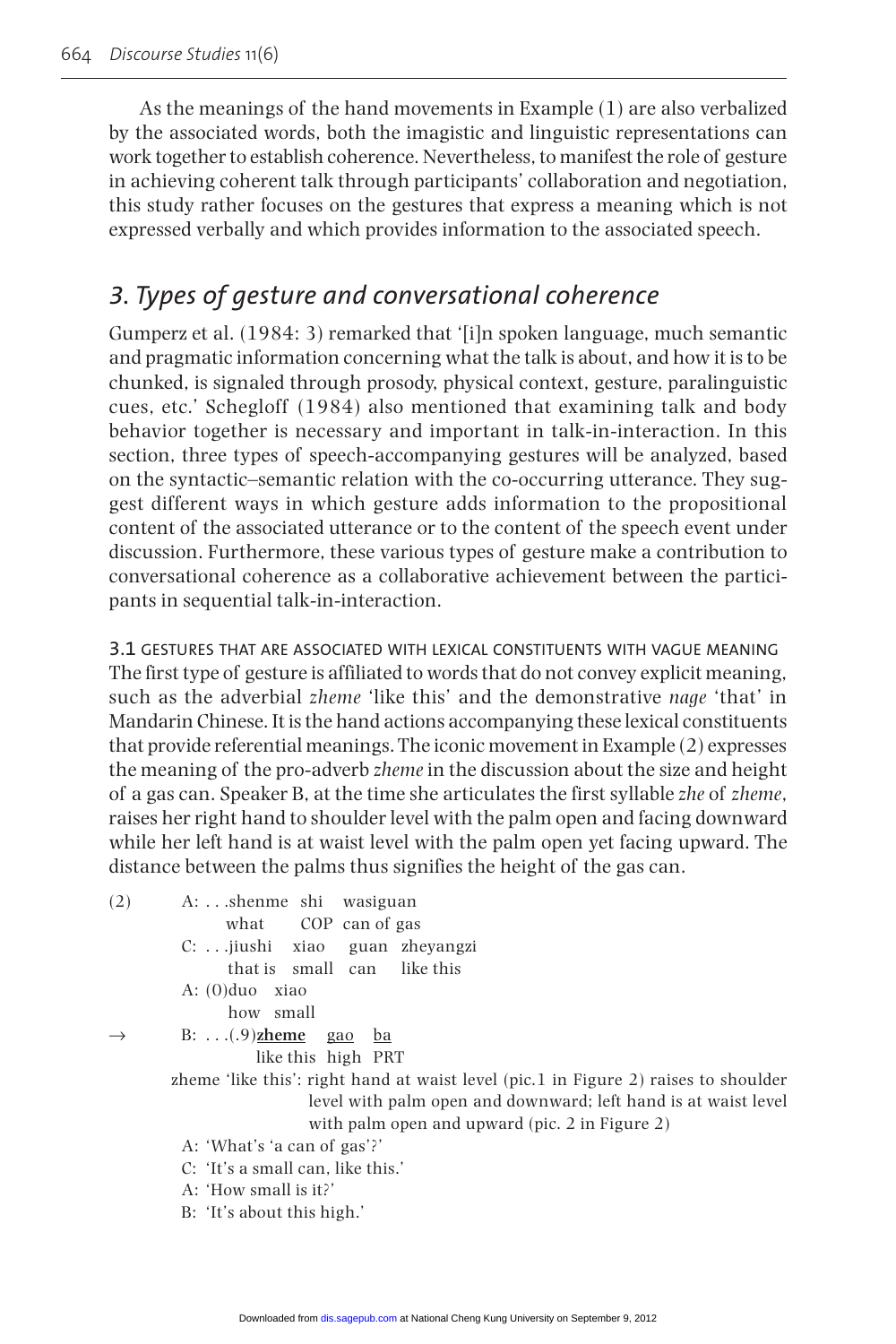

pic. 1 pic. 2 FIGURE 2. Gestural depiction of the height of a gas can

The following conversational extract (3) between two male participants, M1 and M2, exemplifies the use of another pro-form *nage*. They are talking about the shape of the body of a friend of theirs. M1 mentions that the girl was fat at the time that he saw her at a cram school, but that she had become very thin when he saw her again later in the school library in college. As M2 in his third turn tries to provide a reason for the change in the girl, his utterance includes *nage* 'that' as the main predicate (Line 6). Again, a gesture is produced 'to make more specific the meaning of something that is being said in words' (Kendon, 2004: 176): his right hand first rises up with the fingers open from the thigh to the front of the chest at the moment of saying the adverbial man 'quite', and then the left hand also starts rising up with the fingers open. Both hands move up and down four times from the left to the right, depicting the idea of the changes in the body figure.

- (3) 1 M1: ..ta nage shihou ta qu kaoshi deshihou wo jiushi wo zai buxiban 3SG that time 3SG go test when 1SG that is 1SG at cram school kandao ta jiu nage shihou jiu zhende jiu.. ren rou.. zhengge see:RESULT 3SG PRT that time EMP really PF person REPAIR whole ren shi rourou de.. ranhou jieguo ta kaoshang deshihou wo jiu zai person COP fat PRT then however 3SG test:RESULT when 1SG then at xuexiao tushuguan kandao wa.. zenme name shou ta school see:RESULT 3SG PRT how such thin library
	- 2 M2: ..ta nage shihou chao haoxiao ta nage shihou wo zai lu shang jiu... 3SG that time super funny 3SG that time 1SG at road on then yushuting.. shi shei ba ni dacheng zhege vangzi Yu Shuting COP who BA 2SG beat:RESULT this shape
	- 3 M1: . $(a)(a)(a)$
	- 4 M2: ... kuai gaosu wo.. ranhou quick tell 1SG then
	- 5 M1: (0)eh meiyou ranhou wo jiu juede... wo juede ta hao lihai weishenme keyi PRT NEG then 1SG then think 1SG think 3SG so good why can shoucheng zhege yangzi thin:RESULT this shape
- 6 M2: ..qishi ta benlai jiu  $\frac{\text{man}}{\text{l}}$   $\frac{\text{hui}}{\text{l}}$ ... nage a actually 3SG originally EMP quite good at that PRT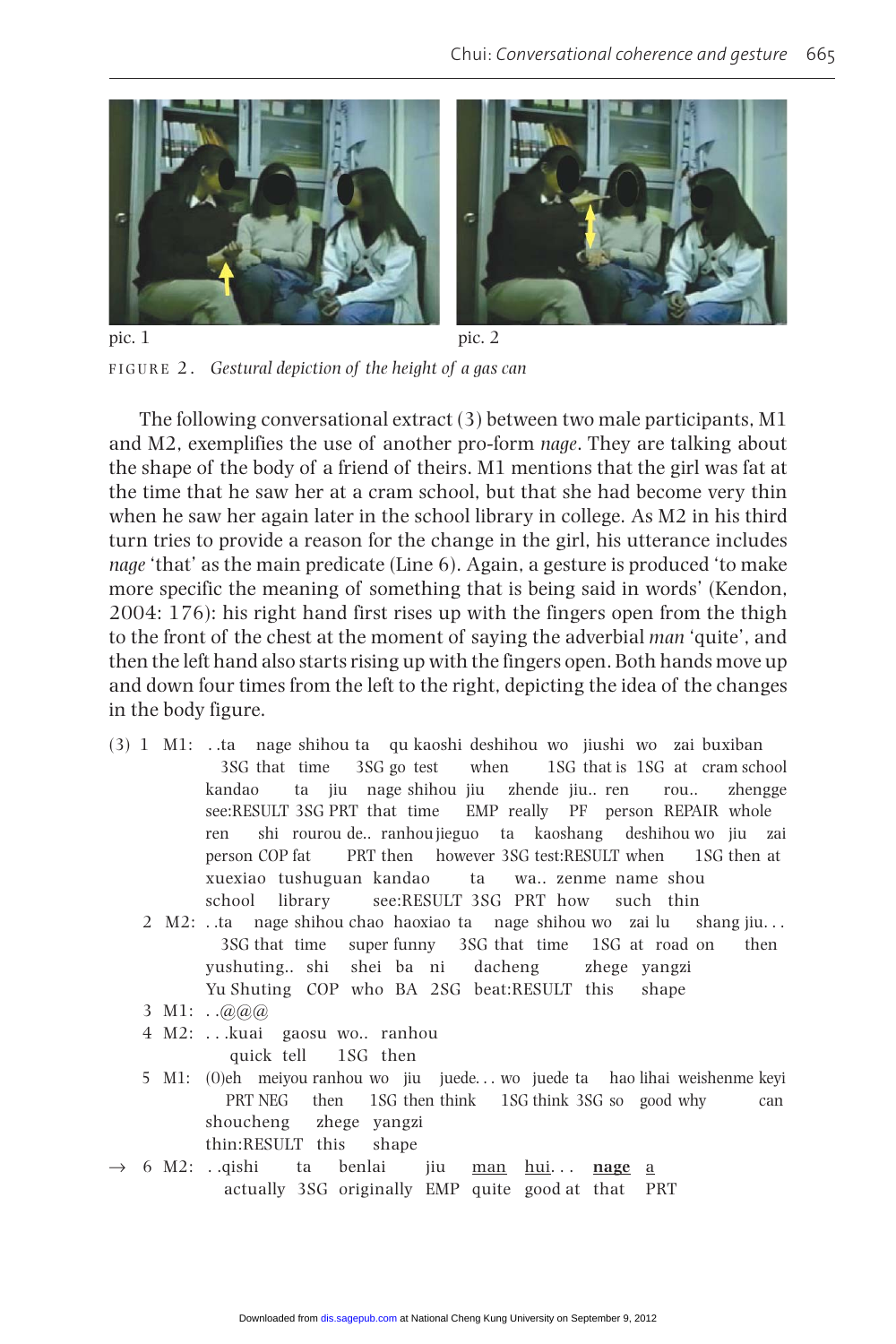nage 'that': both hands at each side at chest level start to move up and down four times  $(pics. 1-4 in Figure 3)$ 

 $\rightarrow$  7 M1: ..hai man neng tiaojie jiu dui le still quite can adjust EMP right PRT

> tiaojie 'adjust': both hands at each side at chest level start to move up and down three times

> > $(pics, 1-3$  in Figure 4)

 $\rightarrow$  8 M2: ..dui a ta...ta ye shi pang shou pang shou pang shou zheyang right PRT 3SG 3SG also COP fat thin fat thin fat thin like this

```
9 M1: ..dui
right
```
 $\rightarrow$  10 M2: . keshi qishi wo juede pang ye meiyou shenme. ye meiyouguanxi a but actually 1SG think fat also NEG what also NEG:matter PRT

 $\rightarrow$  11 M1: ..shi a

 $COP$  PRT

M1: At that time, when she went to take a test, I, that is, I saw her at the cram school. At that time, she really  $\dots$  she was fat. However, after she went to college, I saw her at the school library. Wow! How could she be so thin!

M2: It was so funny at that time. At that time, I was on the street and I saw her, and I said 'Yu Shuting, who beat you up like this?'

 $M1:$  (laugh)

M2: Ouick, tell me. Then,

 $M1$ : Eh, no. Then I thought, I thought that she was really good. How could she become so thin?'

M2: Actually she was originally quite good at that.

M1: She is quite good at adjusting her body.

M2: Right. She . . . she's fat, and then thin, and then fat, and then thin, and then fat, and then thin. like this.

M1: Right.

M2: But actually I think that being fat doesn't matter. It doesn't matter.

M1: Right.

The two occurrences of hand actions mentioned above show clearly that the gestured information is part of the message intended to be conveyed, and that



FIGURE 3. Gestural depiction of body-figure adjustment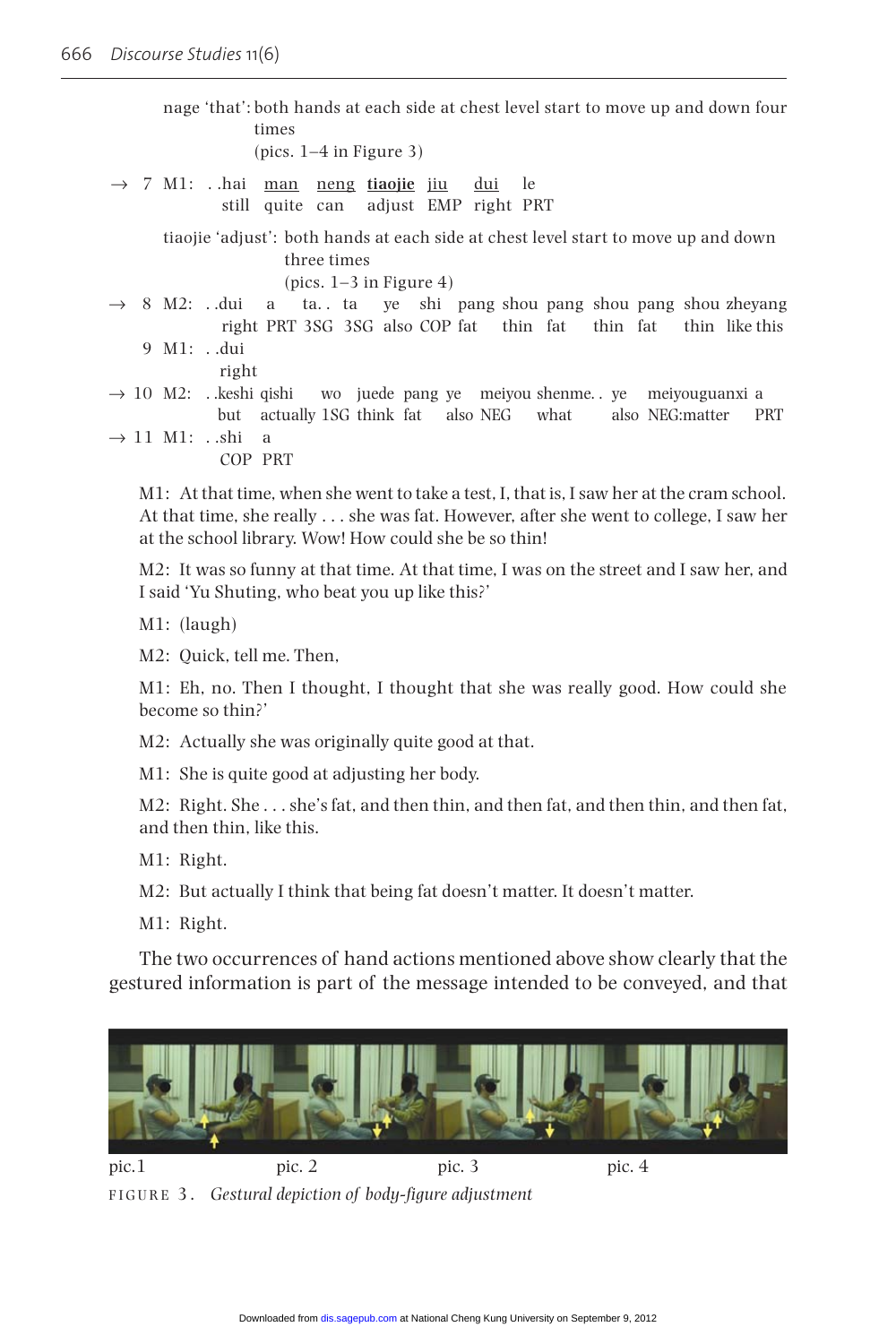

FIGURE 4. A return gesture to depict body-figure adjustment

it is expressed by the gestural modality exclusively. To achieve conversational coherence, 'a speaker is expected to formulate an utterance so that its message is accessible to the hearer, who is then expected to demonstrate, through a next utterance, proper attention to that message' (Schiffrin, 1985: 640). Example (3) makes it evident that the next speaker, M1, in his next turn (Line 7), recognizes the gesture and negotiates its meaning with M2 by hand movement and language simultaneously, copying gesture and speech of the former speaker to a certain extent: M1 imitates M2's use of the adverbial man and the modal hui 'can' (Line 6), replacing hui with another semantically equivalent modal word neng. At the same time, he also performs a 'return gesture' (de Fornel, 1992) or 'gestural mimicry' (Kimbara, 2006) while verbalizing man, by copying the handshape of M2's gesture, its handedness (both hands) and the direction of movement (up and down).<sup>2</sup> Finally, even the temporal patterning of speech and gesture is also copied, in that the stroke phase of both gestures begins at the adverbial word man.

While mimicry of gestures can be used to show acknowledgment and attentiveness (de Fornel, 1992) and to add meaning to the common ground, or even to construct the common ground (Kimbara, 2006), for M1 to produce a return gesture and articulate the verb *tiaojie* 'adjust' is to acknowledge what has been gestured, and at the same time, to negotiate with the former speaker that 'adjustment of body figure' is what the prior gesture means. M2 in his next turn (Line 8) confirms the meaning of the gesture by elaborating on the idea of figure adjustment and describing it as a cycle of becoming fat and then thin and then fat and then thin again. The recognition, negotiation, and confirmation in this three-turn sequence of interaction bear out a process of collaboration between the two participants to constitute a common ground, upon which coherence is accomplished. Coherent talk can then be assured in the subsequent exchanges about people gaining and losing weight (Lines 10 and 11).

#### 3.2 GESTURES THAT ARE ASSOCIATED WITH COVERT CONSTITUENTS

The second type of gesture also provides information realized by the modality of gesture alone, but the associated constituent is covert and the clause as a whole is elliptical. In Example (4), the participants talk about whether using the same kind of shampoo continuously will make people lose their hair. F1, in her third turn, asks if F2 has the same problem. The question involves a missing argument – the 'direct object' of the verb *diao* 'lose', but the referent of the direct object, 'hair', is indicated by two deictic gestures: F1's right index finger points at her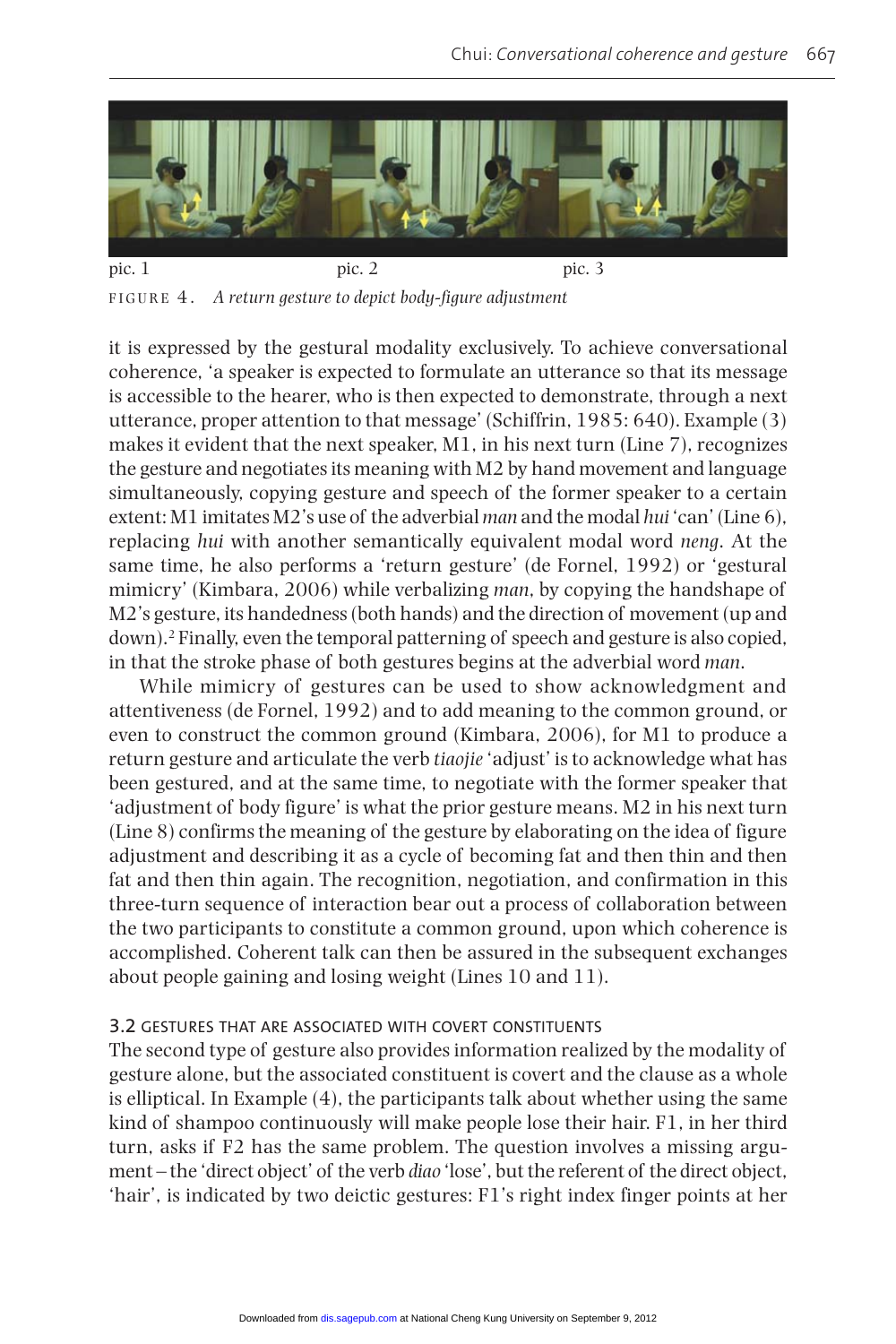own hair on the right side at the same time she produces the second occurrence of you 'have', and then she points at her hair on the left side while producing the first syllable kai of the verb kaishi 'start'.

|               |           |                         |  |  | (4) F1: .ruguo ni yizhi yong a ranhoukai[shi] |  |  |
|---------------|-----------|-------------------------|--|--|-----------------------------------------------|--|--|
|               |           |                         |  |  | if 2SG keep use PRT then start                |  |  |
|               | $F2:$ [m] |                         |  |  |                                               |  |  |
|               |           | BC.                     |  |  |                                               |  |  |
|               |           | F1: .toufa jiu hui diao |  |  |                                               |  |  |
|               |           | hair then will lose     |  |  |                                               |  |  |
|               |           |                         |  |  | F2: o wo zhidao na shihou nimen zai taolun ma |  |  |
|               |           |                         |  |  | PRT 1SG know that time 2PL PROG discuss PRT   |  |  |
| $\rightarrow$ |           |                         |  |  | F1: ni xianzaiyoumeiyou kaishi zai diao       |  |  |
|               |           |                         |  |  | 2SG now have:NEG:have start PROG lose         |  |  |

hair: right index finger points to hair on the right while saying you 'have' (pic. 1 in Figure 5) hair: right index finger points to hair on the left while saying kaishi 'start' (pic. 2 in Figure 5)

F2: . meiyou a **NEG PRT** 

- F1: If you keep on using it, then you'll start to lose your hair.
- $F2: Mm.$
- F1: You will start to lose your hair.
- F2: I know. You were discussing it at that time.
- F1: Have you started to lose your hair now?
- $F2: No.$



pic. 1 pic. 2 FIGURE 5. Gestural depiction of hair

Instead of a non-verbalized argument, the hand movement in Example (5) takes the place of a covert predicate. The subject of the talk has to do with a concert by Beyoncé. M2 did not go, but he realized from the news report that the concert must have been excellent. M2 first produces an utterance to express his feeling, starting with the first-person pronominal wo and the perceptual verb juede 'feel' (Line 13). The clause is elliptical because the following predicative complement is not finished. How he feels is instead gestured. M2 begins moving both hands to the sides at the chest level during the pause after *juede*. After producing a click of the tongue (as represented by TSK), he claps his hands together to make a short loud noise, signifying how regretful he is to have missed the concert.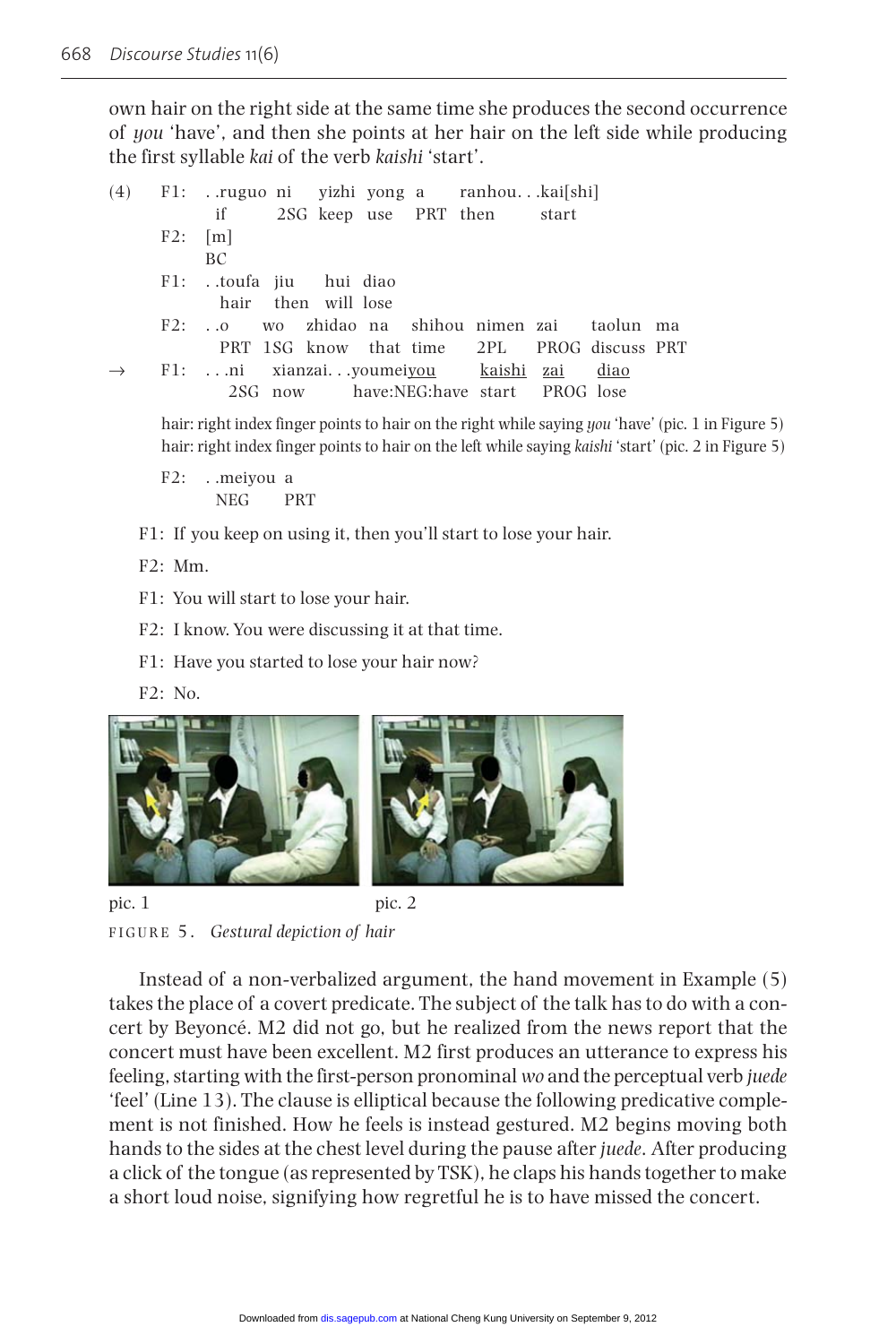(5) 1 M2: ..eh... Beyoncé bushi.. zuotian yanchanghui o PRT Beyoncé NEG:QST yesterday concert **PRT** 2 M1: ..shi zuotian  $\lceil ma \rceil$ COP yesterday QST 3 M2: [zuotian] shierhao a... shibushi yesterday twelfth PRT COP:NEG:COP 4 M1: ..hao haoxiang shi ba [[wo bu zhidao wo bu zhidao hao REPAIR REPAIR seem COP PRT 1SG NEG know 1SG NEG know shi yi tian]] na COP which one day 5 M2: [[hai man ku de a]] still quite cool PRT PRT 6 M1: ..ta lai ta bushi shenme yi lai jiu. hua le 3SG come 3SG NEG:QST what as soon as come EMP spend PRF sanbaiduowan more than three million dollars  $7 M2:$  ... $(1.)$  haoxiang shi seem  $COP$ 8 M1: ...ta mai le yi jian shenme...pi.. pidayi hai shenme de jiu hua 3SG buy PRF one CL what leather leather coat or what PRT EMP spend yibaijiushijiuwan one million, nine hundred and ninety-nine thousand dollars 9 M2: ..fanzheng ta chao ku de  $\overline{a}$ anyway 3SG super cool PRT PRT 10 M1: ..ta chao..chao ku de a 3SG super super cool PRT PRT 11 M2: .erqie tingshuo ta de... jiushi... jiushi... dangtian...(.6) wo you kan yixia ta and hear 3SG POSS that is that is that day 1SG PRF see a bit 3SG nage... baodao a that report PRT 12 M1: ..uh-huh  $RC$  $\rightarrow$  13 M2: ..wo juede... (TSK) 1SG think  $(TSK)$ to feel regretful: both hands hit together (pics  $1-2$  in Figure 6)  $\rightarrow$  14 M1: ..hen < L2 high L2 > 0 exciting **PRT** very  $\rightarrow$  15 M2: ..dui a... zenmehui mei qu le right PRT how come NEG go PRT  $\rightarrow$  16 M1: ..a jiu.. eh keshi ta piao mai hen gui eh PRT PF PRT but 3SG ticket sell very expensive PRT  $17 \text{ M2}$ : (0) keshi wo yao buxi but 1SG have to go to cram school M2: Eh...didn't Beyoncé give a concert yesterday? M1: Was it yesterday? M2: Yesterday was the twelfth, wasn't it? M1: Maybe. I don't know. I don't know which day the concert was held.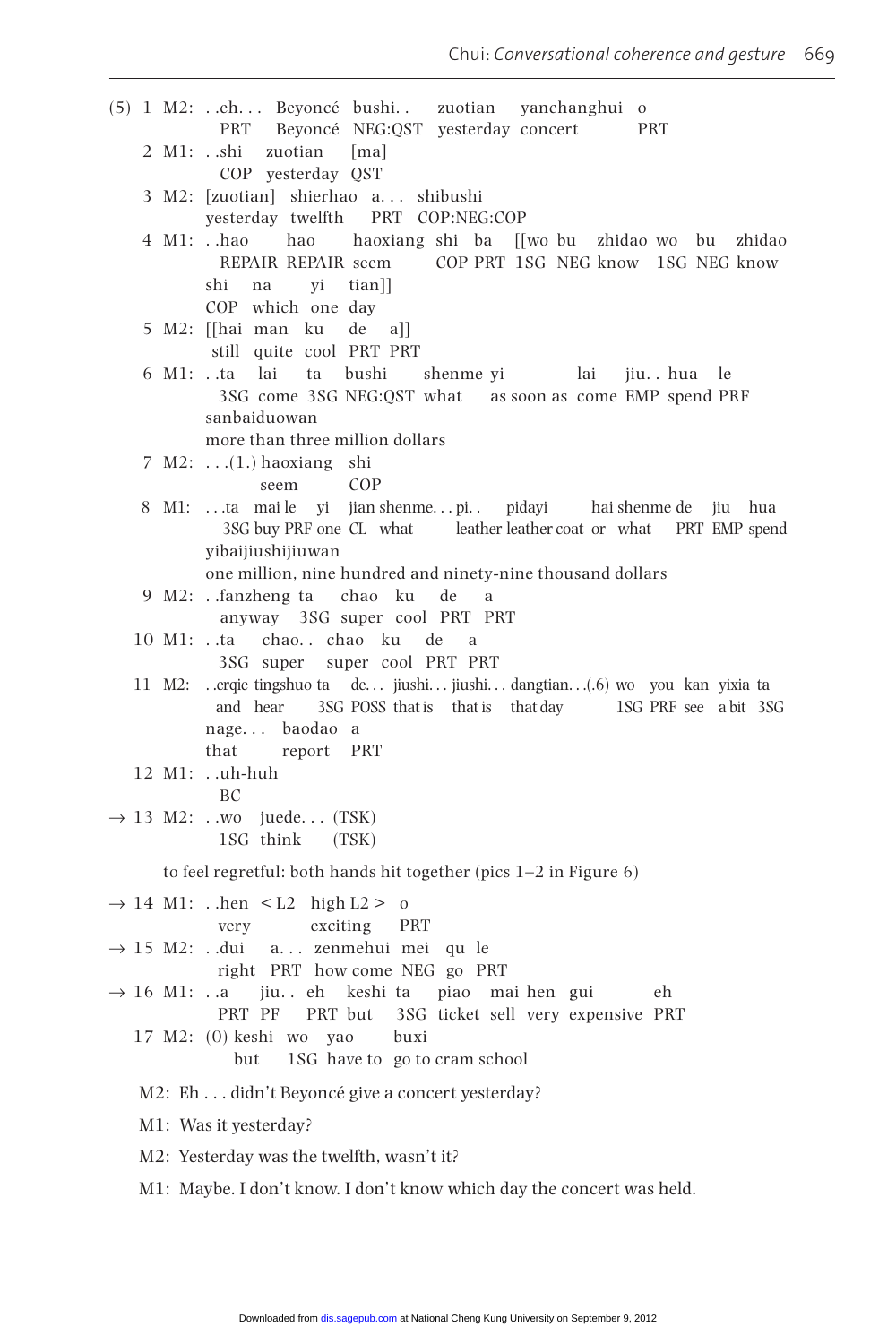M2: She is quite cool.

M1: She came . . . didn't she spend more than three million as soon as she arrived?

M2: That's how she seemed.

M1: She bought a leather . . . leather coat or something, and it cost one million, nine hundred and ninety-nine thousand dollars.

M2: Anyway, she is so cool.

- M1: She is very ... very cool.
- M2: And I heard that she, that is, on that day . . . I read a report about her.
- M1: Uh-huh.
- $M2$ : I think ... (TSK)
- M1: It must have been very exciting.
- M2: Right. How come I didn't go?
- M1: Eh...but the tickets were very expensive.
- M2: But I had to go to cram school.





 $pic.1$ pic.  $2$ FIGURE 6. Gestural depiction of regret

The use of gesture in the two examples above, again, is indispensable to complete the message. However, the other participant(s) may not always recognize the gestured information, as can be seen in Example (5). After M2's gesture, M1 in his next turn (Line  $14$ ) does not make a response to M2's feeling of regret; his talk is still related to the news report about how exciting the concert was. M2 in his following turn (Line 15) expresses once again the meaning of the gesture by a rhetorical question *zenme mei qu* 'how come (I) didn't go?', to establish a common ground. Mutual knowledge is thus set up, which can be evidenced by M1's subsequent coherent response, as he shifts the subject matter away from the news report to M2's feeling of regret, mentioning the fact that the concert tickets were very expensive so as to make M2 feel better (Line 16). Such sequential interaction across participants makes it clear that conversational coherence relies on collaborative efforts as the participants negotiate to gain common ground, even though there may be a failure in the process of communication.

#### 3.3 GESTURES THAT ARE NOT ASSOCIATED WITH LEXICAL CONSTITUENTS

Gestures of the third type do not have linguistic affiliates, be it overt or covert. Utterances are grammatically complete without hand actions; nevertheless, the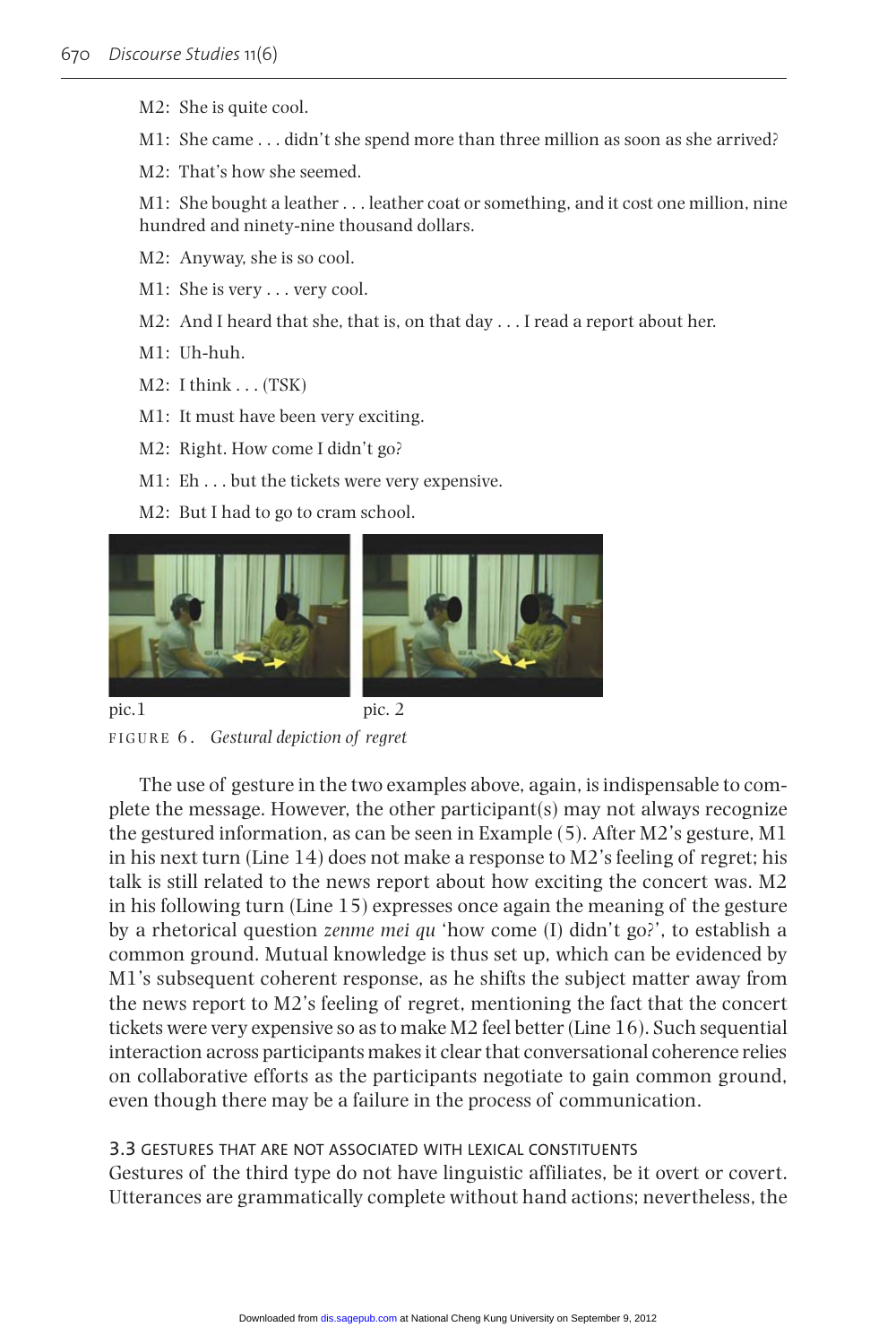gestured information is still part of the message. Although the idea expressed by a gesture is not realized linguistically, the interpretation of the gesture is still based on the literal verbalization of the speech event at issue. The information being conveyed is explicit in context.

Some gestures of this type convey attitudinal information that is not tied to any verbal component of the utterance. In Kendon's (2004) classification, these gestures perform a pragmatic function. In Example (6), during a discussion about foreigners dining at a Chinese restaurant, Speaker A is talking about how two Chinese of Mainland origin considered that the habits of foreign people were very strange. The disdainful attitude of the Chinese is only represented manually, as the speaker's left hand sweeps outward three times consecutively in her third turn, while producing the two occurrences of the nominal waiguoren 'foreigner' and the predicate *quai* 'be strange'. Hand movements like these are often produced to convey a negative meaning subject to context.

 $(6)$ A:  $(0)$  ranhou jiu shuo... xiang women huaqiao a.. zai waiguo  $a<sub>1</sub>$ then EMP say [ta shuo youvici] 3SG say one time

 $[hum]$ **B: BC** 

А: ..jiu juede hen haoxiao...jiushi ta zai nage zhongguocheng ma...ranhou jiu that is 3SG at that Chinatown PRT feel very funny PRT then **EMP** vou liang ge waishengren na zhong vijing vimin hen jiu [[le]] there:be two CL Mainlander that kind already emigrate very long PRF  $\lceil \lceil m \rceil \rceil$ **B:**  $RC$ 

 $\rightarrow$ 

..ta shuo...zai nage zhongguocanguan zai nabian...tamen waiguoren a А: 3SG say at that Chinese restaurant at there 3PL foreigner PRT guai... tamen waiguoren a strange 3PL foreigner PRT

disdainful attitude: left hand sweeps outward (pics  $1-2$  in Figure 7)

..xiguan jiushi guai... habit COP strange

disdainful attitude: left hand sweeps outward (pics 3–4 in Figure 7)

...tamen waiguoren a 3PL foreigner PRT

disdainful attitude: left hand sweeps outward (pics 5–6 in Figure 7)

A: Then he said, 'Like us overseas Chinese, living in a foreign country.' He said that once.

B: Hum.

A: It was very funny. That is, he was in Chinatown, and there were two Mainlanders, the kind who had already emigrated for a long time.

**B**: Mm.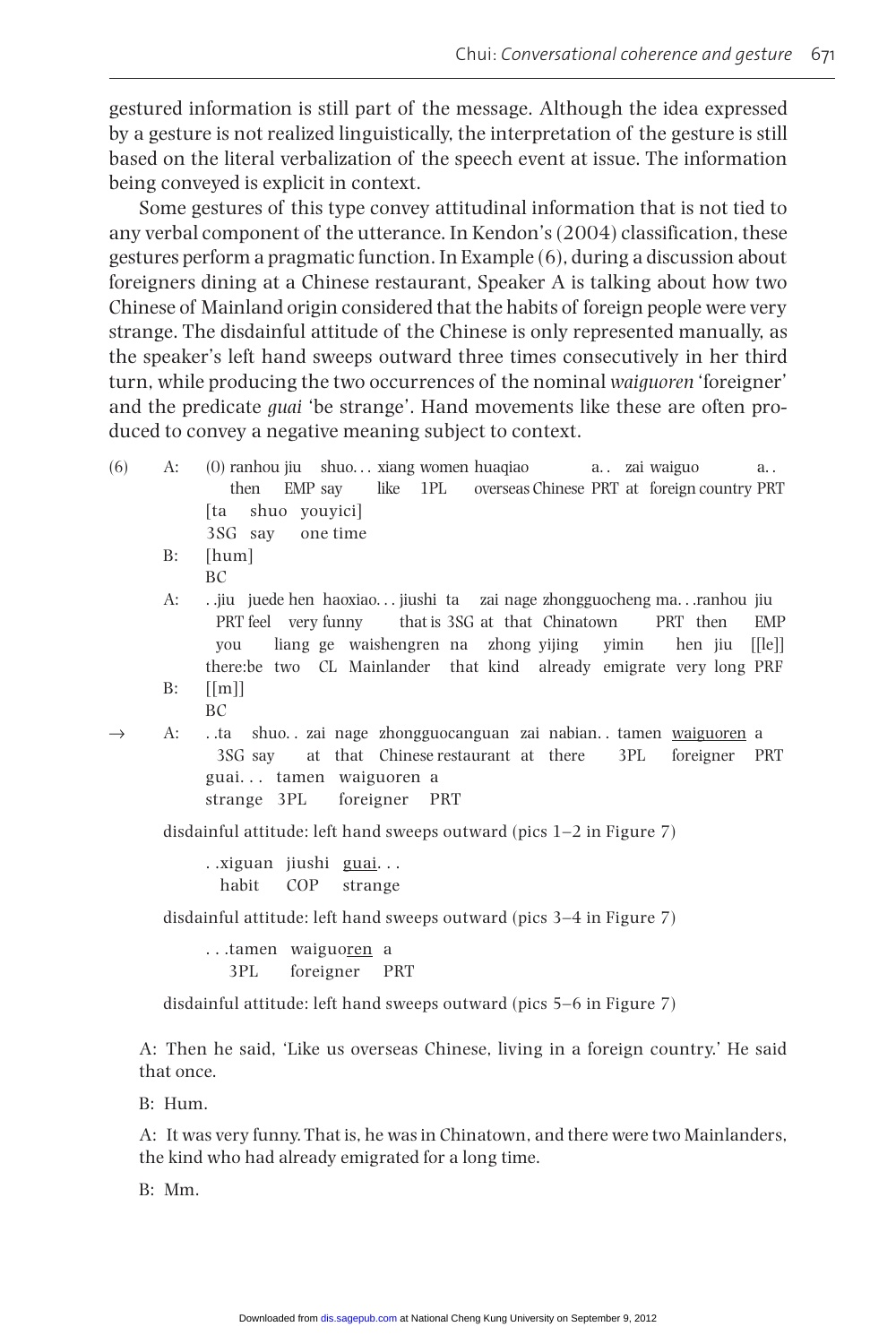A: And in that Chinese restaurant, one Mainlander said, 'The foreigners, their habits are just strange. The foreigners  $\dots$ 



FIGURE 7. Gestural depiction of the disdainful attitude

Some gestures convey script-evoked information activated by the concepts verbally represented in words. Scripts are stored knowledge that consists of sequences to guide people to move from one activity to another (Schank and Abelson, 1977). People having knowledge of a script are familiar with the sequence of events involved in a particular situation. In communication, such knowledge can be expressed just by gesturing. The subject for conversation in Example (7) has to do with food utensils. The speakers are discussing the different kinds of utensils that could be used to serve food at a departmental gathering. including *jiazi* 'food tongs', kuaizi 'chopsticks', and tangpiao 'soup spoons'. The things that people do with these various kinds of tools is the familiar knowledge stored in the script of 'using food utensils', and this knowledge is activated by the concepts being verbally represented by the nominals *jiazi*, kuaizi, and tangpiao. The script-evoked information is depicted by three iconic gestures produced by Speaker A in the fourth turn. The first gesture is produced at the moment the first syllable *tang* of *tangpiao* 'soup spoon' is articulated: the speaker's right hand moves downward from chest level to form a bowl shape as if to dish some corn up with a soup spoon. The second one occurs while she says the nominal *shengcai* fresh vegetables': the speaker, whose right index finger and middle finger have already formed a chopstick gesture, moves the fingers forward and downward to depict picking up vegetables with chopsticks. The last gesture takes place at the moment of verbalizing the modal *keyi* 'can': the speaker maintains the chopstick fingers position, but moves her fingers back to depict putting the vegetables onto her own plate.

| (7) | A: | $(0)$ jiazi weishenme zhi vou vi [zhi]<br>tongs why only there: be one CL          |
|-----|----|------------------------------------------------------------------------------------|
|     | B: | $[ben-]$ dui $a$ ni keyiduo nong ji zhi jia $[zi a]$                               |
|     | C: | REPAIR right PRT 2SG can more get few CL tong PRT<br>$[[qi-]]\ldots$ qu nali nong  |
|     |    | REPAIR go where get                                                                |
|     | A: | wo juede yong kuaizi yong kuaizi yong kuaizi $(1.1)$ yinwei ni kan                 |
|     |    | 1SG think use chopstick use chopstick use chopstick because 2SG see                |
|     |    | xiang yumi na zhong dongxi jiu yong tangpiao $(0.7)$ ranhou                        |
|     |    | corn that kind thing then use soup spoon<br>like<br>then                           |
|     |    | to dish some corn up: right hand moves downward from chest level to form bowl      |
|     |    | shape (pics $1-2$ in Figure 8)                                                     |
|     |    | chopsticks: right index finger and middle finger form chopstick gesture (pic. 3 in |
|     |    | Figure 8)                                                                          |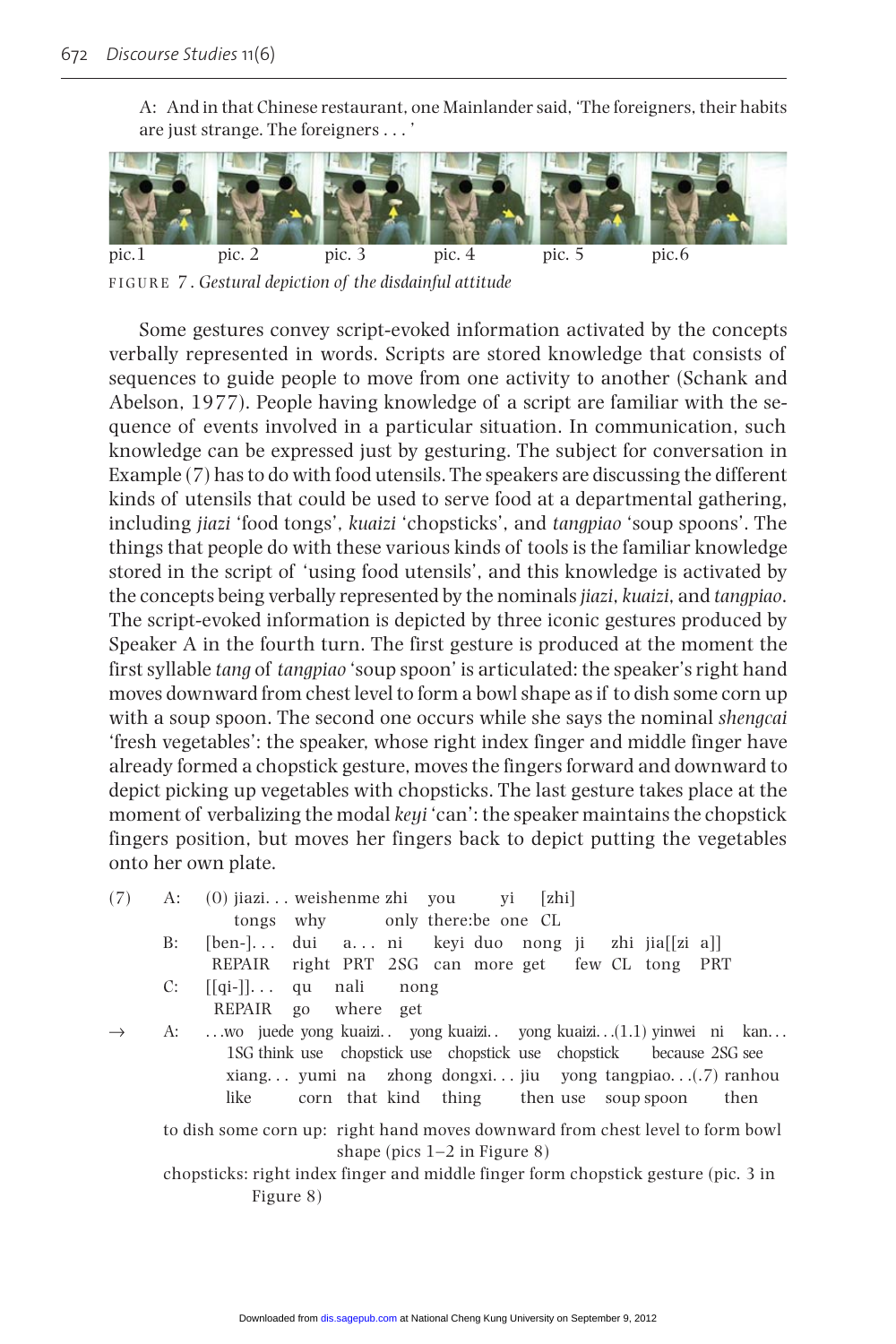$[shengcai]$ ... keyi yong kuaizi fresh vegetables can use chopstick

to pick up fresh vegetables: chopstick gesture starts moving forward and downward  $(pic. 4 in Figure 8)$ 

to put fresh vegetables onto the plate: chopstick gesture moves back (pic. 5 in Figure 8)

- $B$ : [dui a] right PRT
- A: Why is there just one pair of food tongs?
- B: You're right. You could get some more pairs.
- C: Where can I get them?

A: I think we can use chopsticks, because, you see, for something like corn, you can use soup spoons. Then, for fresh vegetables, you can use chopsticks.

B: Right.

 $\rightarrow$ 



FIGURE 8. Gestural depiction of dishing up some corn and putting fresh vegetables onto a plate

Finally, some gestures signify the topics at issue. In daily interaction, conversation proceeds as people bring up different topics. Once a topic is established, the participants talk about it using orientations, descriptions, and elaborations. McNeill and Levy (1993: 364) have demonstrated that 'linguistic elements that are continuous with their context are at times accompanied by gesture'. Without lexical elements, gesture can still be used to maintain topic continuity, as evidenced by the topic of washing hair in Example (8). After the topic has been brought up, the participants elaborate on it and talk about the fragrance of different brands of shampoo. Speaker C first mentions the brand produced by Watsons, a major personal goods chain store, which smells like tropical fruit and feels oily (Line 1), after which the participants share their experiences of using that kind of shampoo across twelve turns. Then, another brand of shampoo is mentioned by Speaker B in Line 14. This shampoo has the same characteristics as the previous one and it is produced by a direct-sales business better known for its personal care products than for shampoo. Speaker B identifies the product by the name of the brand, Nu Skin, and by a gesture: both of her hands rise up and move toward her hair at the time she mentions the brand in speech. This manual movement signifies the current topic, reminding the participants of the subject matter under discussion.

 $(8) \rightarrow 1$  C: ...(9) quchenshi a... ta you chu yi zhong shenme redaishuiguo de xifa[jing] Watsons PRT 3SG PRF produce one kind what tropical fruit ASSC shampoo  $2 \text{ A}: \text{[mhm]}$ BC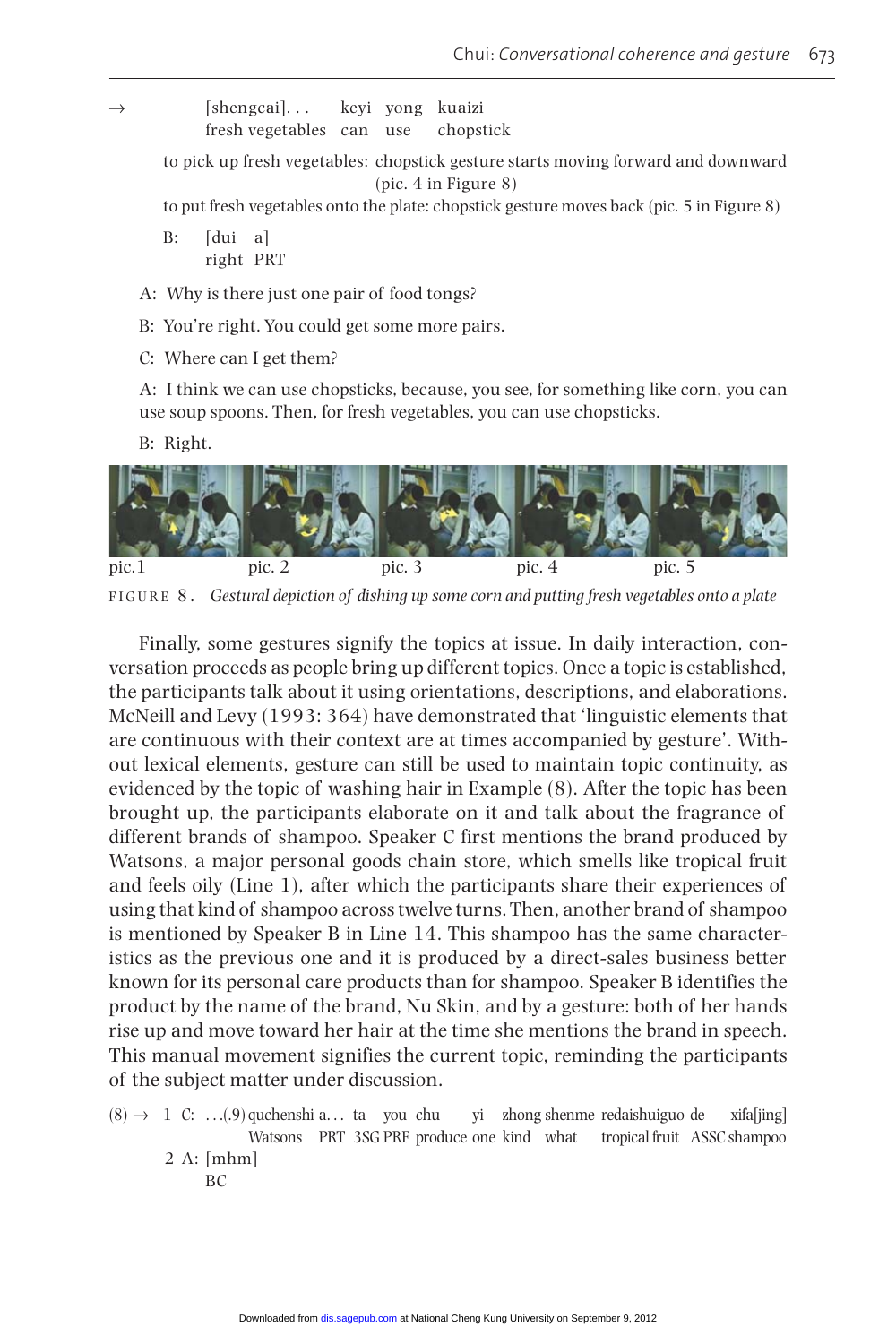$\rightarrow$ 

 $\rightarrow$ 

 $\rightarrow$ 

| 3 B:wo [[zhidao]]<br>1SG know                                                                                                                                                                                          |
|------------------------------------------------------------------------------------------------------------------------------------------------------------------------------------------------------------------------|
| 4 C: [[hao exin<br>[0]                                                                                                                                                                                                 |
| very disgusting PRT                                                                                                                                                                                                    |
| 5 A: dui a<br>right PRT                                                                                                                                                                                                |
| 6 C: ni zai xiwantou haoxiang jiushini ba tangjiangdao zai<br>2SG at wash hair:RESULT seem that is 2SG BA syrup pour at<br>[tou shang]<br>head on                                                                      |
| 7 B: [mhm] na zhong weidao hen hen tian [[de ganjue]]                                                                                                                                                                  |
| ВC<br>that kind flavor very very sweet ASSC feeling<br>8 C: [[dui a hen tian]]ni meiyoubanfa [chongdiao hen kongbu]<br>right PRT very sweet 2SG NEG:way wash away very terrible                                        |
| 9 A: [aiya]<br><b>PRT</b>                                                                                                                                                                                              |
| 10 C: .wo na shihou dou hen pa wo shuijiao deshihou mayi hui [[lai yao wo]]<br>1SG that time always very afraid 1SG sleep when ant will come bite 1SG                                                                  |
| 11 A: [[mayi a]]<br>ant PRT                                                                                                                                                                                            |
| 12 B: dui a gaobuhao mayi hui ba ta banzou<br>a<br>right PRT perhaps ant will BA 3SG move away PRT                                                                                                                     |
| 13 A: $\ldots$ [ $\omega$ ]                                                                                                                                                                                            |
| 14 B: [@@](.7) wo na shihou gang kaishi yong Nu Skin deshihou ye<br>shi<br>1SG that time just begin use Nu Skin when<br>also COP                                                                                       |
| wash hair: both hands raise from thighs to shoulder level and move toward hair<br>$(pics. 1-2 in Figure 9)$                                                                                                            |
| zheyang juede. yinwei ta de [[weidao haoxiang]]. shuiguo<br>like this feel because 3SG ASSC flavor seem<br>fruit<br>15 A: [[huhuh]]<br><b>BC</b>                                                                       |
| 16 B: ta xifajing hai jia shuiguowo hen pa wo xinglai deshihou<br>3SG shampoo further add fruit 1SG very afraid 1SG wake up when<br>(.7) mayi paman le wo zhengge toufa ei<br>crawl over PRF 1SG whole hair PRT<br>ant |
| $17 \text{ C}: \dots \text{hao}$ exin<br>$\overline{0}$<br>very disgusting PRT                                                                                                                                         |
| C: Watsons produces a kind of shampoo with a tropical-fruit fragrance.                                                                                                                                                 |
| A: Mhm.                                                                                                                                                                                                                |
| B: I know.                                                                                                                                                                                                             |
| C: It's so disgusting.                                                                                                                                                                                                 |
| A: Right.                                                                                                                                                                                                              |
| C: After you have washed your hair, it is like, that is, you have poured syrup all over<br>your head.                                                                                                                  |
| B: Mhm. That kind of fragrance seems very sweet.                                                                                                                                                                       |

C: Right. It's very sweet. You can't wash it away. The shampoo is really terrible.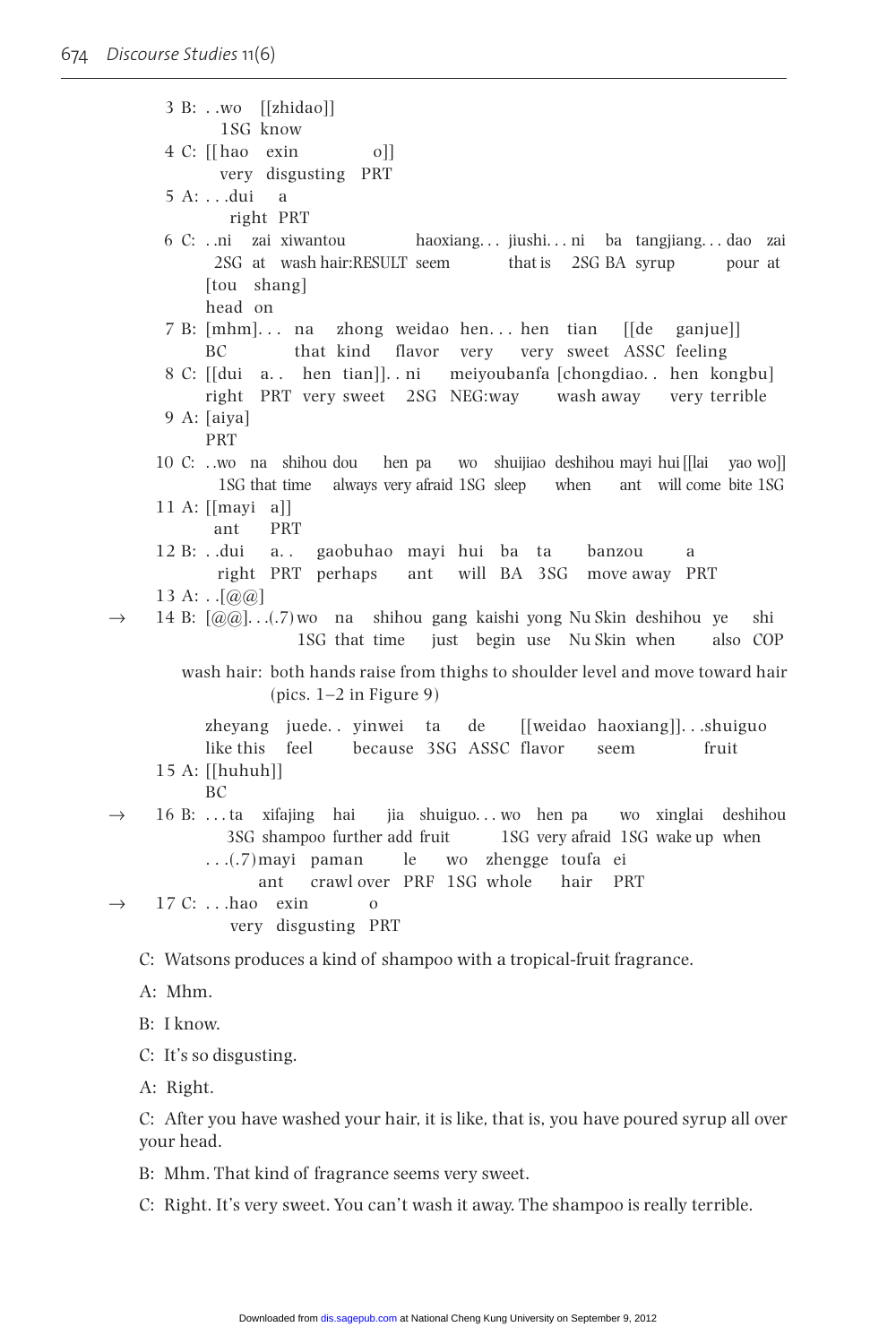A: Aiya.

C: I was very afraid at that time that ants would come and bite me while I was sleeping.

 $A: Ants?$ 

B: Right. Perhaps ants would take her away.

A: (laugh)

B: I also had the same feeling when I began to use Nu Skin at that time, because its fragrance was like fruit.

A: Huhuh.

B: Fruit was added into the shampoo. I was very afraid that ants would be crawling over my hair when I woke up.

C: It's so disgusting.





pic.1 pic. 2 FIGURE 9. Gestural depiction of washing hair

The three examples presented in this section demonstrate that gestures are not always associated with lexical constituents in the utterances. Expressing the attitudinal, script-evoked, and topical information in words would have required a re-phrasing of the original words in a different structure. Without lexical affiliates, gestures can also play a role in the collaborative production of coherent talk. In Example (8), gesturing for topic continuity is a way to confirm the common ground with the other participants, in that the use of the name of the brand alone is based on the mutual knowledge that for the purpose of the discussion it can be held to refer to a kind of shampoo. The achievement of coherence is born out in the subsequent interaction between Speaker B and Speaker C, elaborating on how terrible they feel about the shampoo under that brand name (Lines 16) and 17). In short, as the participants convey information exclusively via gestural modality, hand movements can contribute to conversational coherence as a collaborative achievement between the participants, just like speech.

### 4. General discussion and conclusion

The three types of gesture discussed in the previous section form a continuum with respect to the relationship with the linguistic constituents, ranging from association with verbalized lexical affiliates to a lack of grammatical connection with the utterance. In between are the gestures that correspond to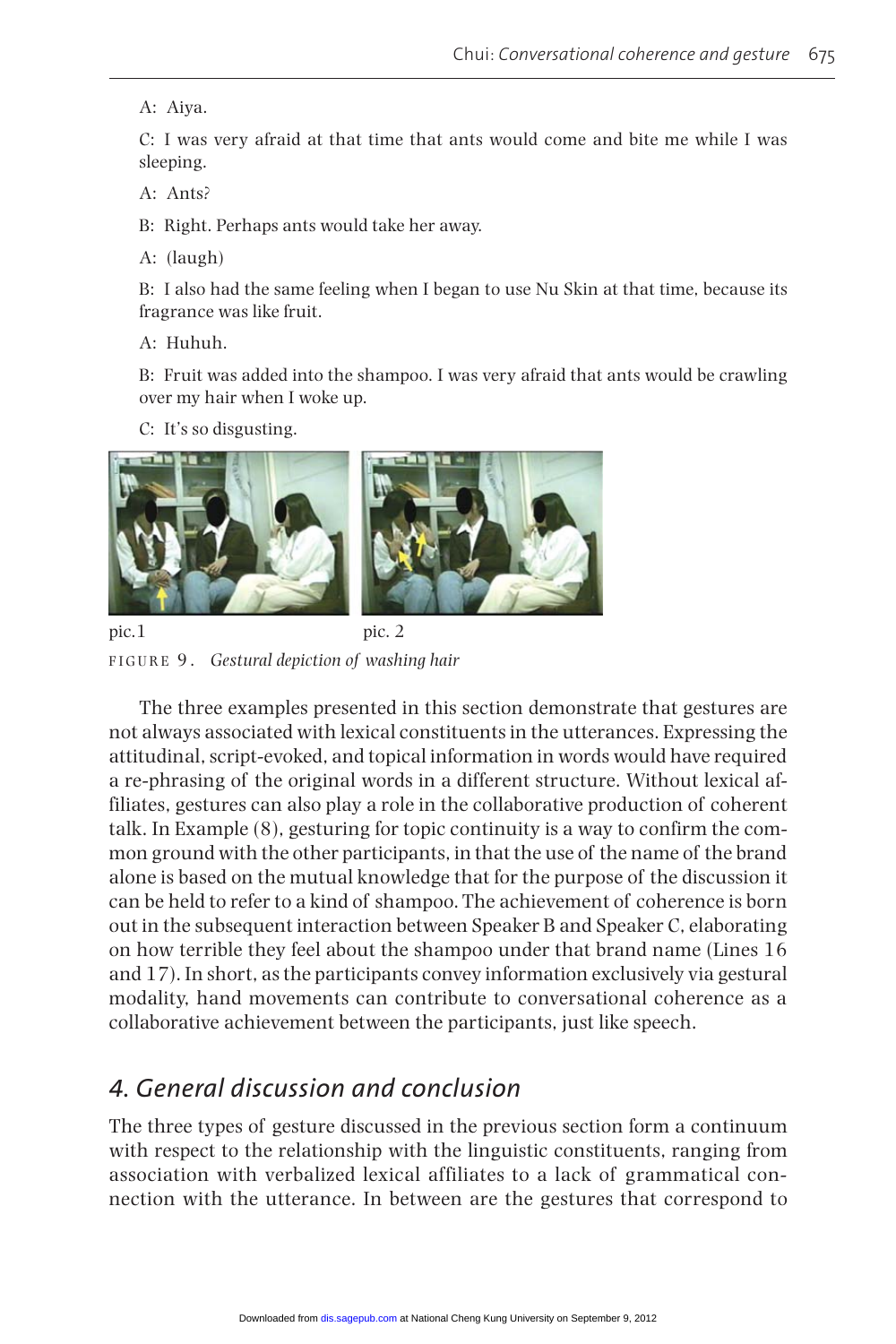covert constituents. In spite of these differences, they all express a meaning not articulated in speech. It has been shown that participants need to recognize gestural information in order to produce coherent talk. An example in the database shows that it may not be able to accomplish coherence without gesture. In Example  $(9)$ , M1 talks about his preparation for an examination (Line 1). He is quite sure about the focus of the exam questions, but his problem is that he is not yet well prepared for the difficult questions. M2 congratulates M1 on his realization of the nature of his problem, and he requests M1 to treat him (Line 2). Nevertheless,  $M2$ , in his next turn (Line 4), expresses disapproval of his own request, and the utterance comprises the demonstrative nage 'that' as predicate. Different from the situation of using the same word in Example (3), no gesture accompanies the word this time, and the absence of gestured information makes M2's idea inaccessible to the addressee. Therefore, M1 in Line 5 has to start negotiation by questioning what *nage* means in Line  $4<sup>3</sup>$  in order to establish mutual knowledge before producing a sensible coherent response. M2 explains what he meant by *nage* in Line 6 where his meaning was that he disapproves of the usual practice of offering others a treat when someone has realized an achievement. This example illustrates the participant's awareness of the conversational demand for coherence, so 'the interlocutors collaborate towards coherence, negotiating for the common ground of shared topicality, reference, and thematic structure' (Gernsbacher and Givón, 1995: vii). However, without gesture, the conveyed idea can be incomplete and inaccessible to the other participants to make a coherent response.

- $(9)$  1 M1: ... keshi... youxie jiushi... timu de shenqiandu jiushi. . bijiao youcha... but some that is question ASSC depth that is comparatively have difference dui a., jiu cai hui cha zai zhe ge difang a. jiu fangxiang right PRT PRT only will difference at this CL place PRT PRT direction dui fanzheng na fangxiang dou hai suan dou hai suan dui all still count as right anyway that direction all still count as right zhishi keneng shengian jiu... keneng hai bu gou zheyangzi..zhunbei still NEG enough like this only may depth then may preparation de shendu bu gou.. dui ya ASSC depth NEG enough right PRT
	- 2 M2: ..hao a...hen hao a.. ni dou yijing zhidao wenti chu zai nali... xian good PRT very good PRT 2SG all already know problem out at where first gongxi ni la  $\text{hon.} \; . \; .$  a ni yao qing chi shenme congratulate 2SG PRT PRT PRT 2SG want treat eat what
	- $3 \text{ M1}:$  . qing  $0.$  [chi]
		- treat PRT eat
- 4 M2: [deng] yixia... zhe ju hua jiu keyi na chulai nage le  $\rightarrow$ a while this CL utterance EMP can take out that PRT wait
- 5 M1: ..nage  $\rightarrow$ what
- $\rightarrow$  6 M2: ... jiushi. weishenme kaoshang de ren... jiushi dengyu... qing... yao test:RESULT REL person EMP that is why equal REPAIR have to qingke de ren.. shang ci yushuting jiu zai shuo...wo kaoshang treat REL person last time Yu Shuting then PROG say 1SG test:RESULT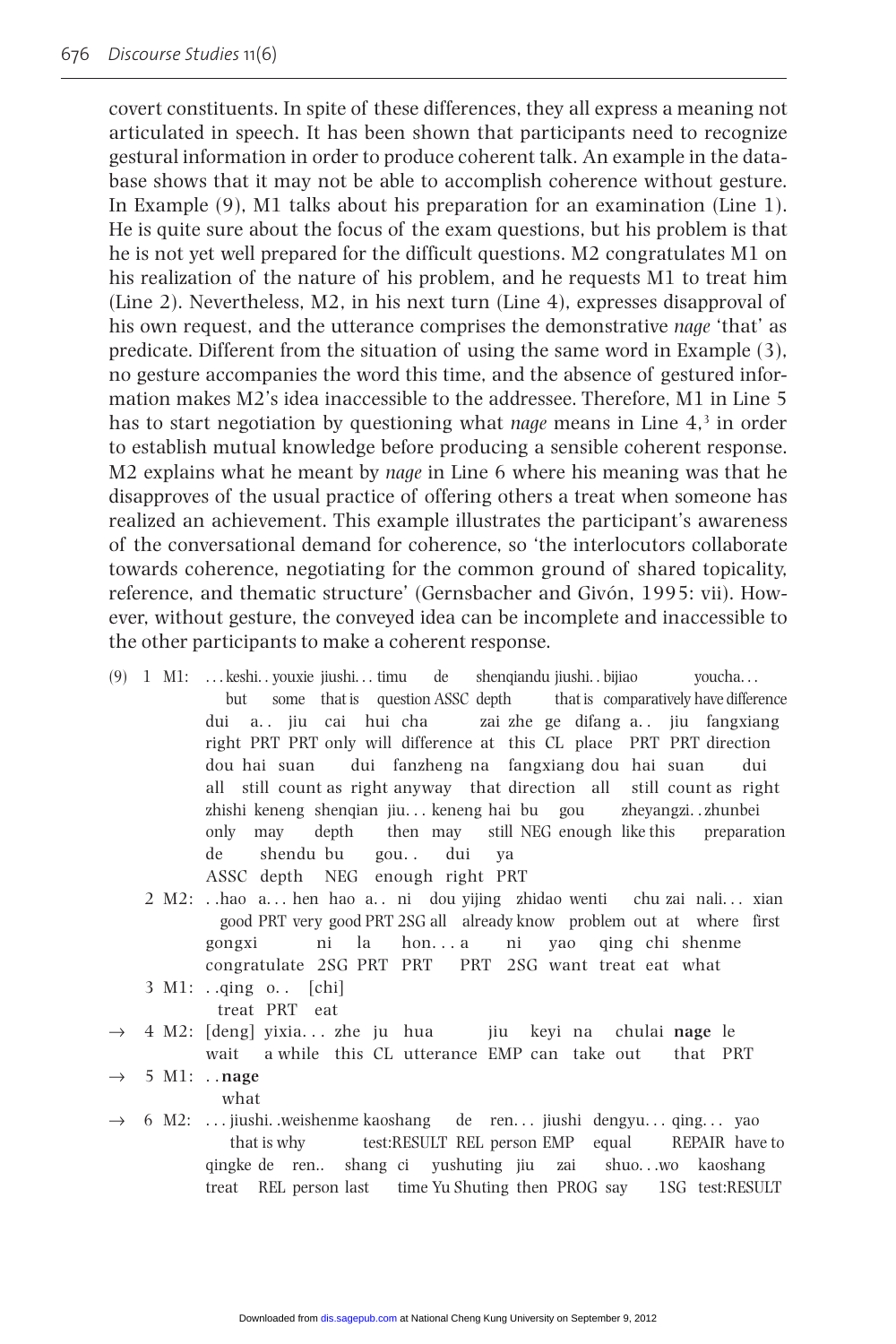shi ziji nuli lai de a... weishenme wo yao  $qing.$ . COP SELF study hard come PRT PRT why 1SG have to treat nimen zhexie ren  $2PL$ these people

M1: But there are some ... the depth of the question will make a difference. Right. That makes a difference. The direction is counted as correct. Anyway, the direction is counted as right. But the depth may not be enough. The depth of preparation for the test is not enough. Right.

M2: Good. Very good. You already know what the problem is. Let me congratulate you first. What will you treat us?

M1: I'll treat you . . . eat

M2: Wait a second. This utterance 'I'll treat you to eat something' can be taken out for that.

M1: For what?

M2: That is, why are the ones having passed a test the ones who have to treat others? Last time, Yu Shuting said, 'I passed the test because of my own hard work. Why should I have to treat you guys?'

The present study not only supports McNeill's (1992, 2000) claim and Beattie and Shovelton's (2006) experimental finding that the information conveyed by gesture is a crucial part of a communication, it also evidences that '[g]esture provides a resource for organizing co-participation' (Kimbara, 2006: 58), as sequential exchanges between the participants are organized in a way so as to establish common ground and accomplish coherent communication in everyday talk. On the part of the speaker, it is only by using the various types of gesture that a current speaker can make the message to be conveyed in the utterance complete. On the part of the next speaker, the recognition and negotiation with the former speaker of the gestured information is a way to acknowledge or confirm mutual knowledge. The collaboration between the participants contributes to the coherence of the talk in the subsequent interaction.

Some issues, however, still await future research. First, whether the attitudinal, script-evoked, and topical information conveyed by gesture in Section 3.3 would make a difference in achieving coherence is not yet clear. Second, given that speech and gesture are different manifestations of one process in utterance generation (McNeill, 1992; McNeill and Duncan, 2000), whether the three types of gesture discussed in this study suggest that there are different ways of generating and processing gesture-speech units needs further studies.

#### **ACKNOWLEDGMENTS**

This research was funded by grants from the National Science Council (NSC 94-2411-H-004-031; NSC 95-2411-H-004-008; NSC 96-2411-H-004-004). I would also like to thank the anonymous referees for offering valuable comments and suggestions. All errors of interpretation are my own responsibility.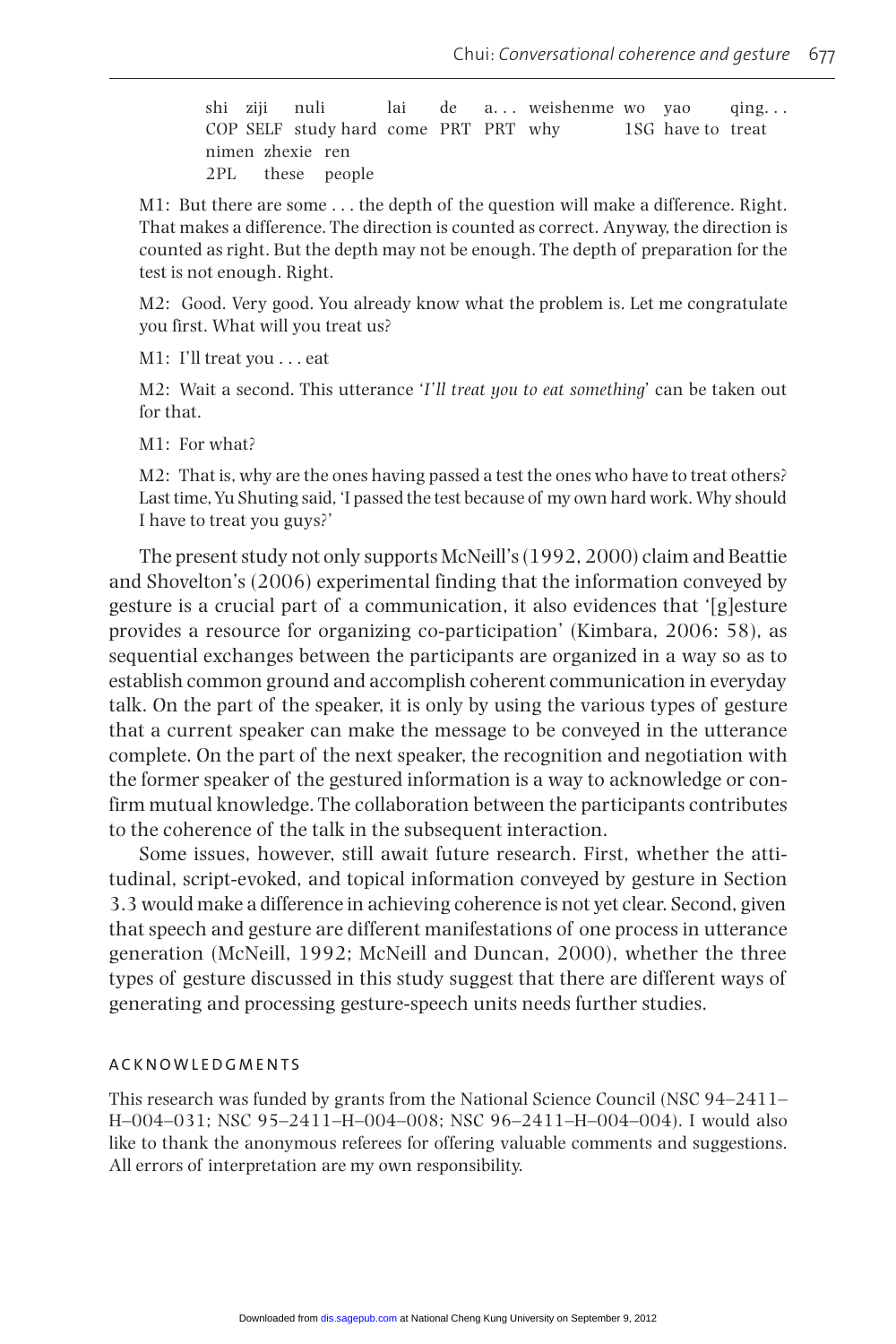#### **APPENDIX**

#### **GESTURE AND SPEECH TRANSCRIPTION CONVENTIONS**

| Transcription of speech |  |  |
|-------------------------|--|--|
|                         |  |  |

| $\Box$               | speech overlap                             |
|----------------------|--------------------------------------------|
| $\ldots$ (N)         | long pause                                 |
| $\cdots$             | medium pause                               |
| $\ddot{\phantom{0}}$ | short pause                                |
| (0)                  | latching                                   |
| @)                   | laughter                                   |
| <b>TSK</b>           | a click of the tongue                      |
|                      | $\langle$ L2 L2 $>$ code-switch to English |

#### Transcription of gesture

For the representation of gesture in examples, the underlined part of the utterance is the stroke phase (and the hold phase, if there is any); the lexical affiliate(s), if there is/are any, is/are in boldface. The description of gesture is given under the line of associated speech. In each gestural description, the word(s) before the colon represent(s) the referent a gesture refers to; the description of the manual movement comes after the colon.

#### ABBREVIATIONS OF LINGUISTIC TERMS

| 1PL           | first person plural    |
|---------------|------------------------|
| 1SG           | first person singular  |
| 2PL           | second person plural   |
| 2SG           | second person singulai |
| 3PL           | third person plural    |
| 3SG           | third person singular  |
| ASSC          | associative morpheme   |
| BA            | the morpheme BA        |
| ВC            | backchannel            |
| CL            | classifier             |
| COP           | copula verb            |
| <b>EMP</b>    | emphatic adverbial     |
| <b>NEG</b>    | negative morpheme      |
| PF            | pause filler           |
| PRF           | perfective aspect      |
| <b>PROG</b>   | progressive aspect     |
| PRT           | discourse particle     |
| <b>OST</b>    | question particle      |
| <b>REPAIR</b> | repair phoneme(s)      |
| <b>SELF</b>   | reflexive morpheme     |
| <b>RESULT</b> | resultative morpheme   |

### **NOTES**

- 1. The data from the NCCU Corpus of Spoken Mandarin can be accessed online at http://140.119.172.200
- 2. The frequency of movement is not the same: M2 moved his hands up and down four times, but M1 did it three times.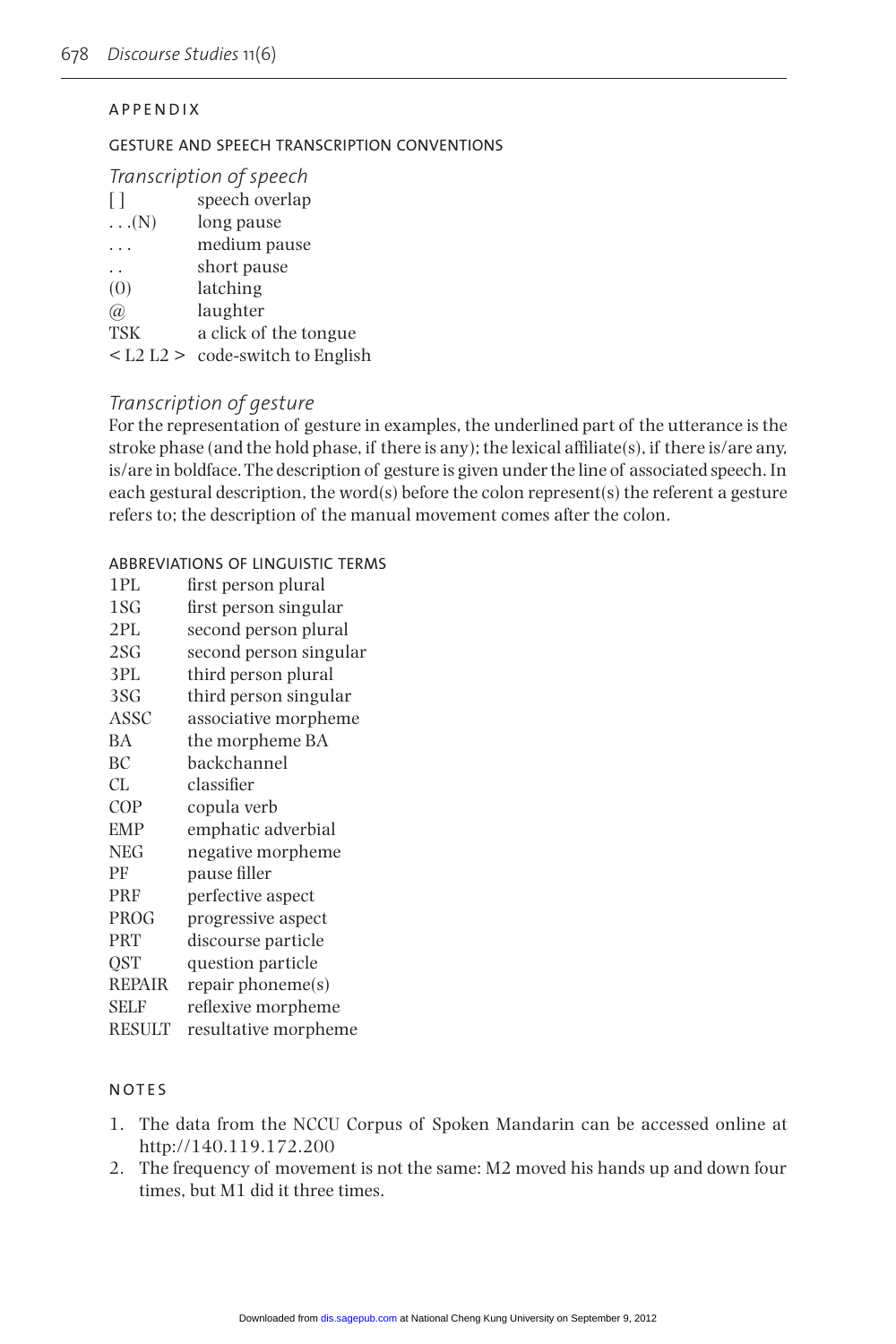3. In Line 4 nage 'that' is a demonstrative word written as  $\frac{m}{m}$ ; nage 'what' in Line 5 is a question word written as 哪個.

#### **REFERENCES**

- Anderson, A.H. (1995) 'Negotiating Coherence in Dialogue', in M.A. Gernsbacher and T. Givón (eds) Coherence in Spontaneous Text, pp. 1–40. Amsterdam/Philadelphia, PA: John Benjamins.
- Beattie, G. and Shovelton, H. (2006) 'When Size Really Matters', Gesture 6(2): 63-84.
- Bublitz, W., Lenk, U. and Ventola, E. (eds) (1999) Coherence in Spoken and Written Discourse: How to Create It and How to Describe It. Amsterdam/Philadelphia, PA: John Benjamins.
- Coates, J. (1995) 'The Negotiation of Coherence in Face-to-Face Interaction: Some Examples from the Extreme Bounds', in M.A. Gernsbacher and T. Givón (eds) Coherence in Spontaneous Text, pp. 41–58. Amsterdam/Philadelphia, PA: John Benjamins.
- Craig, R.T. and Tracy, K. (eds) (1983) Conversational Coherence: Form, Structure, and Strategy. Beverly Hills, CA: Sage.
- De Fornel, M. (1992) 'The Return Gesture', in P. Auer and A. di Luzio (eds) The Contextualization of Languages, pp. 159–93. Amsterdam/Philadelphia, PA: John Benjamins.
- Geluykens, R. (1999) 'It Takes Two to Cohere: The Collaborative Dimension of Topical Coherence in Conversation', in W. Bublitz, U. Lenk and E. Ventola (eds) Coherence in Spoken and Written Discourse: How to Create It and How to Describe It, pp. 35–53. Amsterdam/ Philadelphia, PA: John Benjamins.
- Gernsbacher, M.A. and Givón, T. (1995) 'Introduction: Coherence as a Mental Entity', in M.A. Gernsbacher and T. Givón (eds) Coherence in Spontaneous Text, pp. vii-x. Amsterdam/Philadelphia, PA: John Benjamins.
- Givón, T. (1995) 'Coherence in Text vs. Coherence in Mind', in M.A. Gernsbacher and T. Givón (eds) Coherence in Spontaneous Text, pp. 59-115. Amsterdam/Philadelphia, PA: John Benjamins.
- Goodwin, C. (1995) 'The Negotiation of Coherence within Conversation', in M.A. Gernsbacher and T. Givón (eds) Coherence in Spontaneous Text, pp. 117-37. Amsterdam/ Philadelphia, PA: John Benjamins.
- Gumperz, J.J. (1982) Discourse Strategies. Cambridge: Cambridge University Press.
- Gumperz, J.J., Kaltmann, H. and O'Connor, M.C. (1984) 'Cohesion in Spoken and Written Discourse: Ethnic Style and the Transition to Literacy', in D. Tannen (ed.) Coherence in Spoken and Written Discourse, pp. 3–19. Norwood, NJ: Ablex.
- Halliday, M.A.K. (1978) Language as a Social Semiotic. London: Arnold.
- Halliday, M.A.K. and Hasan, R. (1976) Cohesion in English. London: Longman.
- Kendon, A. (2004) Gesture: Visible Action as Utterance. Cambridge: Cambridge University Press.
- Kimbara, I. (2006) 'On Gestural Mimicry', Gesture 6(2): 39-61.
- Labov, W. and Fanshel, D. (1977) Therapeutic Discourse. New York: Academic Press.
- Linell, P. and Korolija, N. (1997) 'Coherence in Multi-Party Conversation: Episodes and Contexts in Interaction', in T. Givón (ed.) Conversation: Cognitive, Communicative and Social Perspectives, pp. 167–205. Amsterdam/Philadelphia, PA: John Benjamins.
- McNeill, D. (1992) Hand and Mind: What Gestures Reveal about Thought. Chicago, IL: University of Chicago Press.
- McNeill, D. (ed.) (2000) Language and Gesture. Cambridge: Cambridge University Press.
- McNeill, D. and Duncan S.D. (2000) 'Growth Points in Thinking-for-Speaking', in D. McNeill (ed.) Language and Gesture, pp. 141–61. Cambridge: Cambridge University Press.